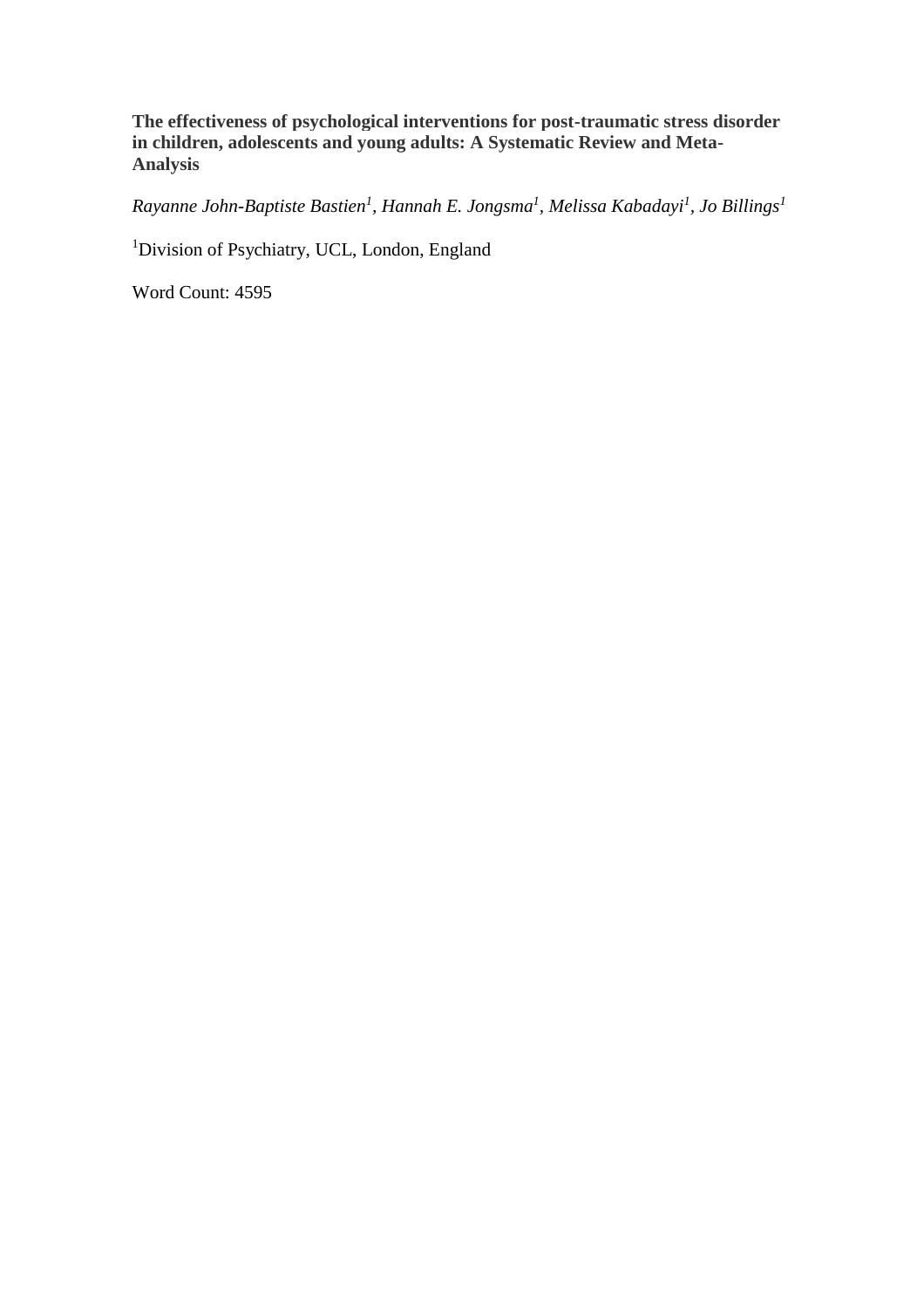#### **Abstract**

#### *Background*

Children and adolescents display different symptoms of posttraumatic stress disorder (PTSD) than adults. Whilst evidence for the effectiveness of psychological interventions has been synthesised for adults, this is not directly applicable to younger people. Therefore, this systematic review and meta-analysis synthesised studies investigating the effectiveness of psychological interventions for PTSD in children, adolescents and young adults. It provides an update to a previous review investigating interventions in children and adolescents, whilst investigating young adults for the first time.

### *Methods*

We searched published and grey literature to obtain randomised control trials assessing psychological interventions for PTSD in young people published between 2011 and 2019. Quality of studies was assessed using the Cochrane Risk of Bias tool. Data was analysed using univariate random-effects meta-analysis.

# *Results*

From 15,373 records, 27 met criteria for inclusion, and 16 were eligible for metaanalysis. There was a medium pooled effect size for all psychological interventions  $[d=0.44, 95\% \text{ CI } (-0.68 \text{ to } -0.20)]$ , as well as for Trauma-Focused Cognitive Behavioural Therapy (TF-CBT) and Eye Movement Desensitisation and Reprocessing (EMDR) [d=-0.30, 95% CI (-0.58 to -0.02); d=-0.46, 95% CI (-0.81 to  $-0.12$ ].

### *Conclusions*

Some, but not all, psychological interventions commonly used to treat PTSD in adults were effective in children, adolescents and young adults. Interventions specifically adapted for younger people were also effective. Our results support the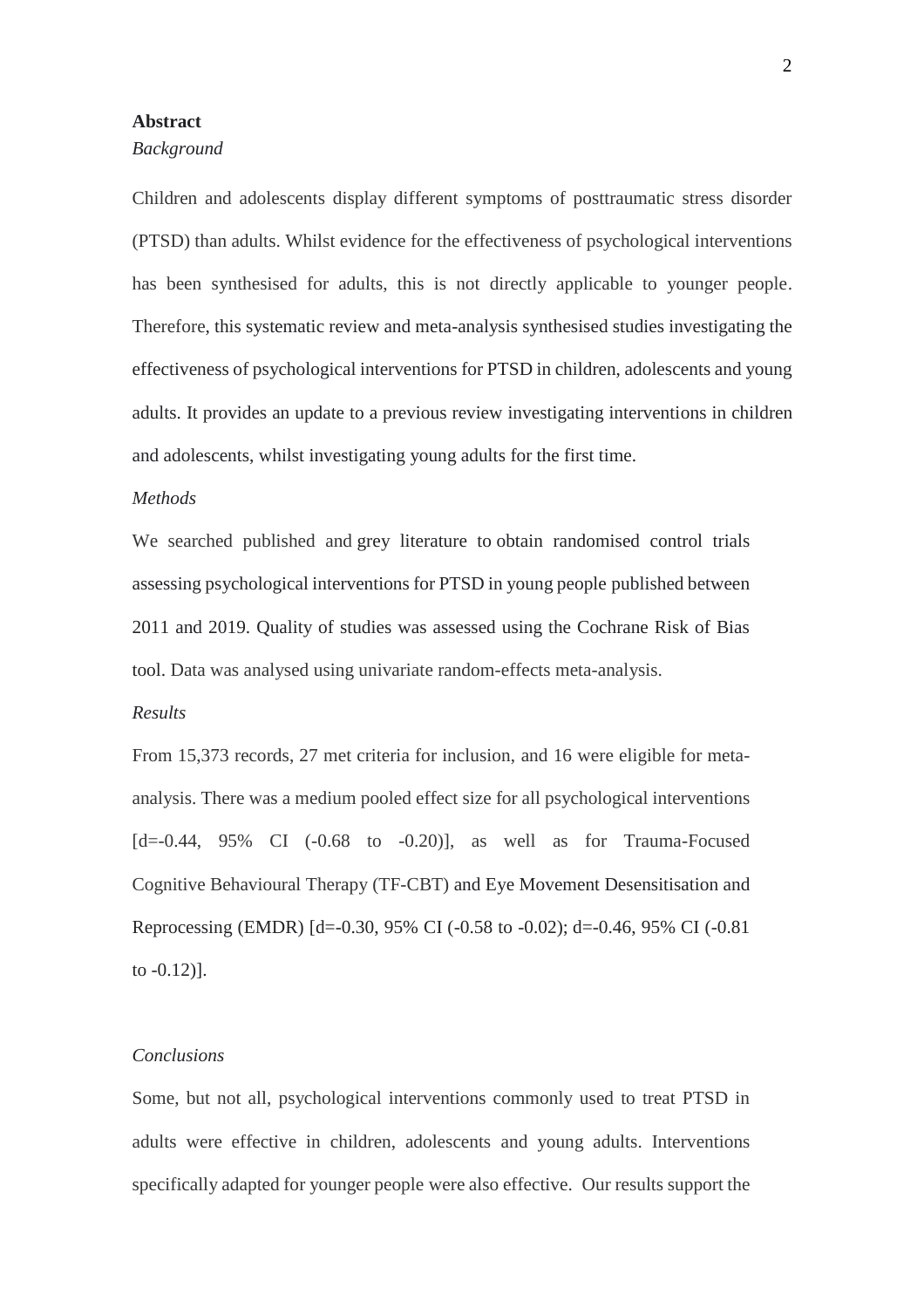National Institute for Health and Care Excellence guidelines which suggest children and adolescents be offered TF-CBT as a first line treatment because of a larger evidence base, despite EMDR being more effective.

### **Main manuscript (4572 words)**

Adverse experiences during childhood (age 3-12) and adolescence (age 13-18) are a risk factor for developing post-traumatic stress disorder (PTSD) and other adverse mental health outcomes (Ehlert, 2013; Heim & Nemeroff, 2001), including disruption of brain maturation and attachment as well as forming negative schemas (Eiland & Romeo, 2013; O'Dougherty Wright, Crawford, & Del Castillo, 2009; Styron & Janoff-Bulman, 1997). To prevent these negative outcomes effective PTSD treatment is essential.

PTSD is characterised by intrusive recollections of a traumatic event such as flashbacks and nightmares, avoidance of trauma-related stimuli, changes in affect and cognitions, and hyperarousal symptoms such as hypervigilance (DSM-5, American Psychiatric Association [APA], 2013). Children and adolescents may also experience symptoms including developmental regression, trauma-specific reenactment in play and changes in their arousal or reactivity, including externalising behaviour such as temper tantrums (APA, 2013). Interventions need to not only effectively treat these symptoms of PTSD but also need to be developmentally appropriate to be effective with this population (Baggerly & Exum, 2008). This can include being flexible with the content of treatment sessions based on the participant's attention span and their developmental level or including caregivers where appropriate (Foa, Chrestman, & Gilboa-Schechtman, 2008; Nevo & Manassis, 2011).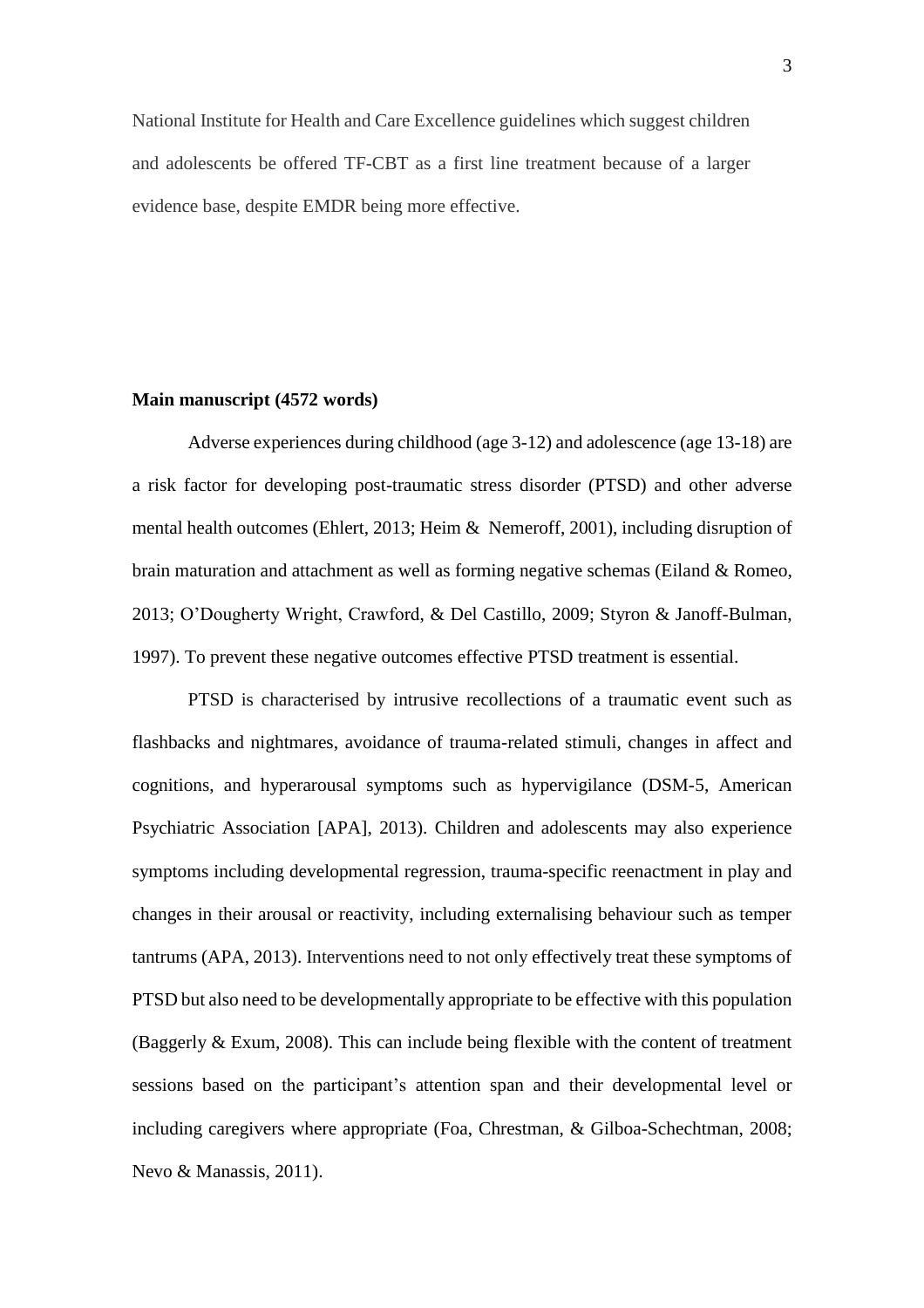Effectiveness of PTSD interventions in children and adolescents was previously summarised in a systematic review (Gillies, Taylor, Gray, O'Brien, & D'Abrew, 2012). This review demonstrated effectiveness of psychological interventions, most notably CBT. However, this review only included a small number of studies (14) generally with low numbers of participants and was published in 2012, containing literature published up until 2011. We therefore aimed to update this review as well as expand it. Since publication of the previous review, other studies have been carried out examining the effectiveness of psychological interventions for PTSD in children and adolescents. In one study, the effect sizes for PTSD symptom change ranged from large to small depending on the control condition of the study. Cognitive Behavioural Therapy (CBT) was found to be the most effective at reducing PTSD symptoms, particularly when parents were included (Guttermann et al., 2016). In another study, Trauma Focused (TF) -CBT in particular showed large effects at reducing PTSD symptoms after treatment compared to waitlist controls. Eye Movement Desensitisation and Reprocessing (EMDR) was also found to be effective but to a lesser extent (Mavranezouli et al., 2019).

In addition to children and adolescents, the present review included interventions in young adults, up to 25 years of age. As brain maturation continues into the early twenties (Pfefferbaum et al., 1994; Steinberg, 2014) this systematic review and metaanalysis investigated the effectiveness of PTSD interventions in young adults, as well as children and adolescents.

The primary aim of the present review was therefore to evaluate the efficacy of psychological interventions for PTSD in children, adolescents and young adults and determine if there is a superiority of any intervention. A secondary aim was to evaluate the efficacy of psychological interventions in children compared with psychological interventions in adolescents and young adults.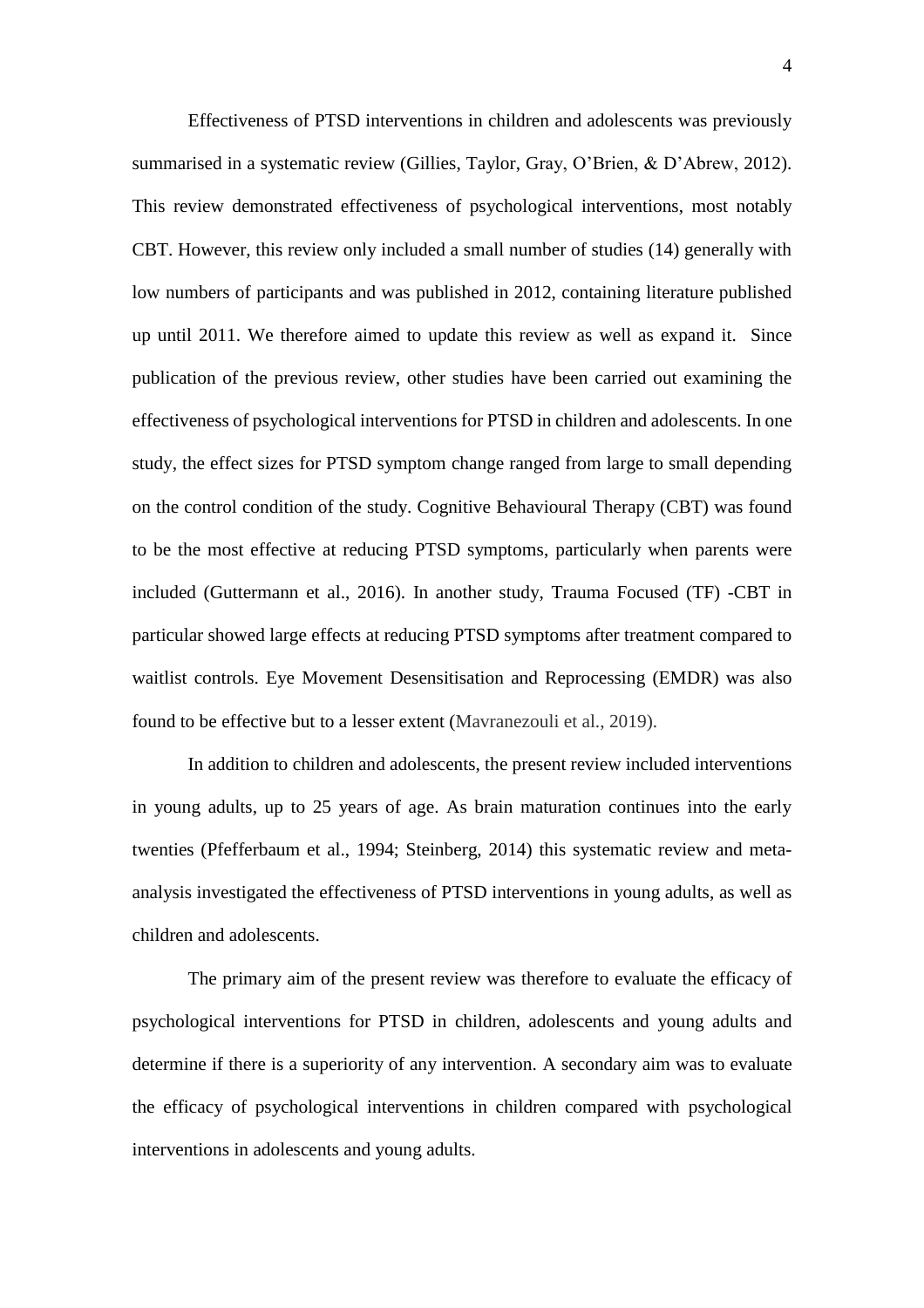#### **Methods**

#### *Search strategy and selection criteria*

This systematic review and meta-analysis followed PRISMA guidelines. Our protocol was registered with PROSPERO (CRD42019141619). We systematically searched Embase, Medline and PsycINFO as well as Open Grey and Google Scholar to find relevant grey literature. We manually searched biographies of included citations. The final search was run on  $17<sup>th</sup>$  July 2019 and included free-text and Medical Subject Headings (MeSH) terms and was adapted for each database (see supplementary methods). The search was limited to studies carried out in humans and published in the English language between 2011 and 2019, to systematically evaluate studies published after the previous systematic review (Gillies et al., 2012).

### *PICOS Criteria*

Studies were considered eligible if they contained data from a randomised control trial (RCT) investigating the effectiveness of any psychological intervention in children (3-12 years of age), adolescents (13-18 years) or young adults (19-25 years) diagnosed with PTSD. Studies were included only if all participants were aged 3-25. Authors were contacted for confirmation if necessary. Our primary outcome was reduction of PTSD symptoms on a validated scale. We included randomised control trials as well as cluster randomised control trials, but not matched control studies. We listed secondary outcomes investigated by the studies included in our systematic review but did not synthesise these. Included studies used various diagnostic classifications to assess PTSD including Diagnostic and Statistical Manual of Mental disorders (DSM) versions DSM-III, DSM-IV, DSM-IV-TR and DSM-5. We assumed sufficient commonalities to pool effect sizes.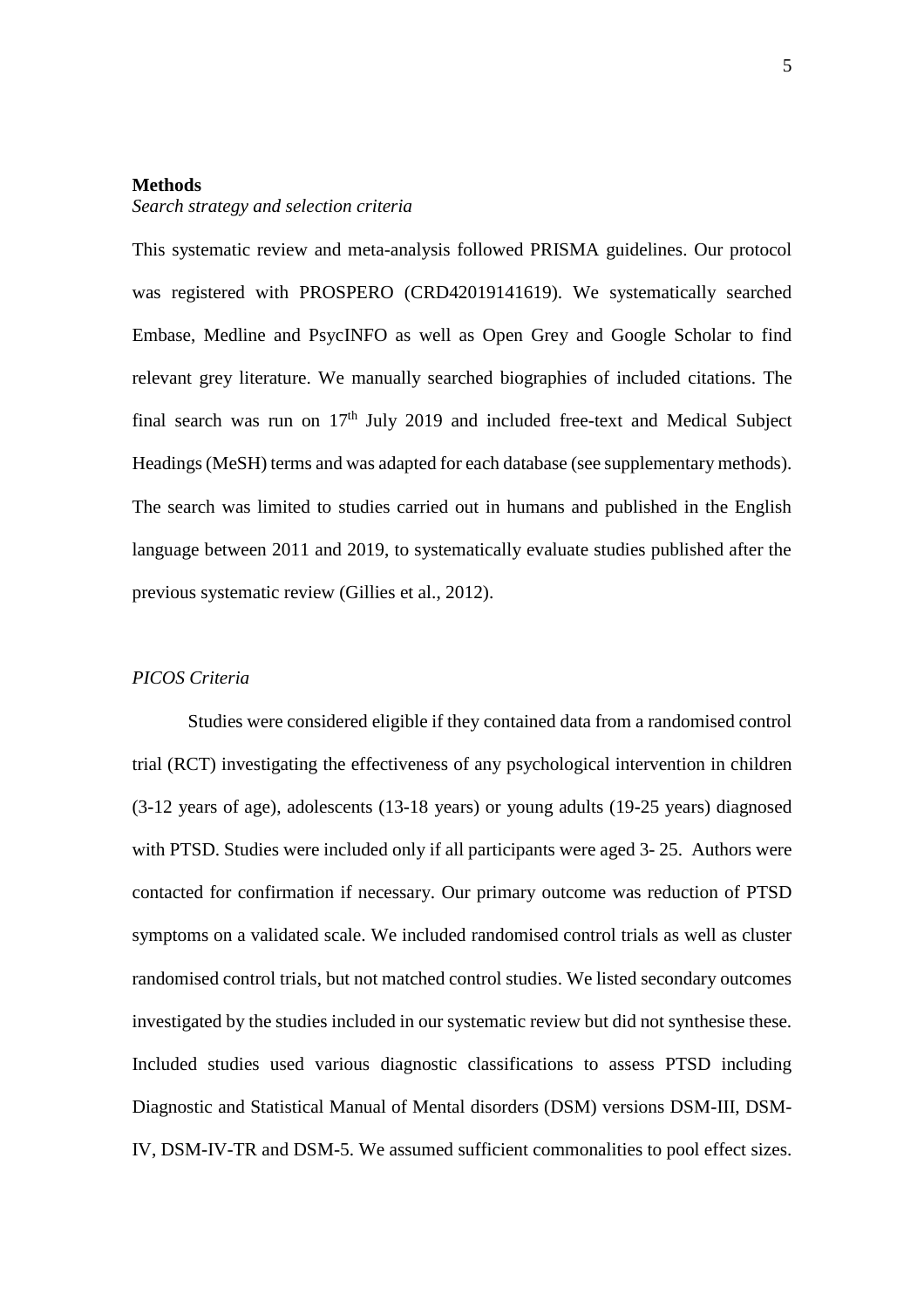Studies with participants with comorbid conditions were included, as were studies with participants with subthreshold symptoms, as subthreshold PTSD can generate distressing symptoms requiring similar levels of treatment to full PTSD (Carlier & Gersons, 1995; Foa, Riggs, & Gershuny, 1995).

We included any study investigating a psychological therapy, including psychoeducation, as this has shown to be effective at reducing PTSD symptoms compared to those who didn't receive psychoeducation (Oflaz, Hatipoglu, & Aydin., 2008). Included studies had to have a control group, including an alternative intervention, treatment as usual, waiting list control or no treatment.

### *Exclusion Criteria*

Studies were excluded if they included samples within one month of trauma exposure, as they are not able to meet diagnostic criterion F according to DSM-5 (APA, 2013) and research consistently shows that the majority of individuals will recover naturally within the first few weeks after a trauma (Friedman, Resick, Bryant & Brewin, 2011). Conference papers and studies reporting data from other studies were excluded, as these did not include sufficient information to assess suitability. Studies with mixed participants who were young people and adults (i.e.: age range 15-40) were excluded.

### *Data extraction and analysis*

Two authors (RJ-BB and MK) extracted data independently. Study-level data about study characteristics, rate-level data about treatment effects and meta-level data on study design and study quality were recorded in a standardized spreadsheet (see supplementary materials). Quality of yield was assessed using Cochrane Risk of bias tool. Studies assessing the effectiveness of interventions through improvement from a diagnosis of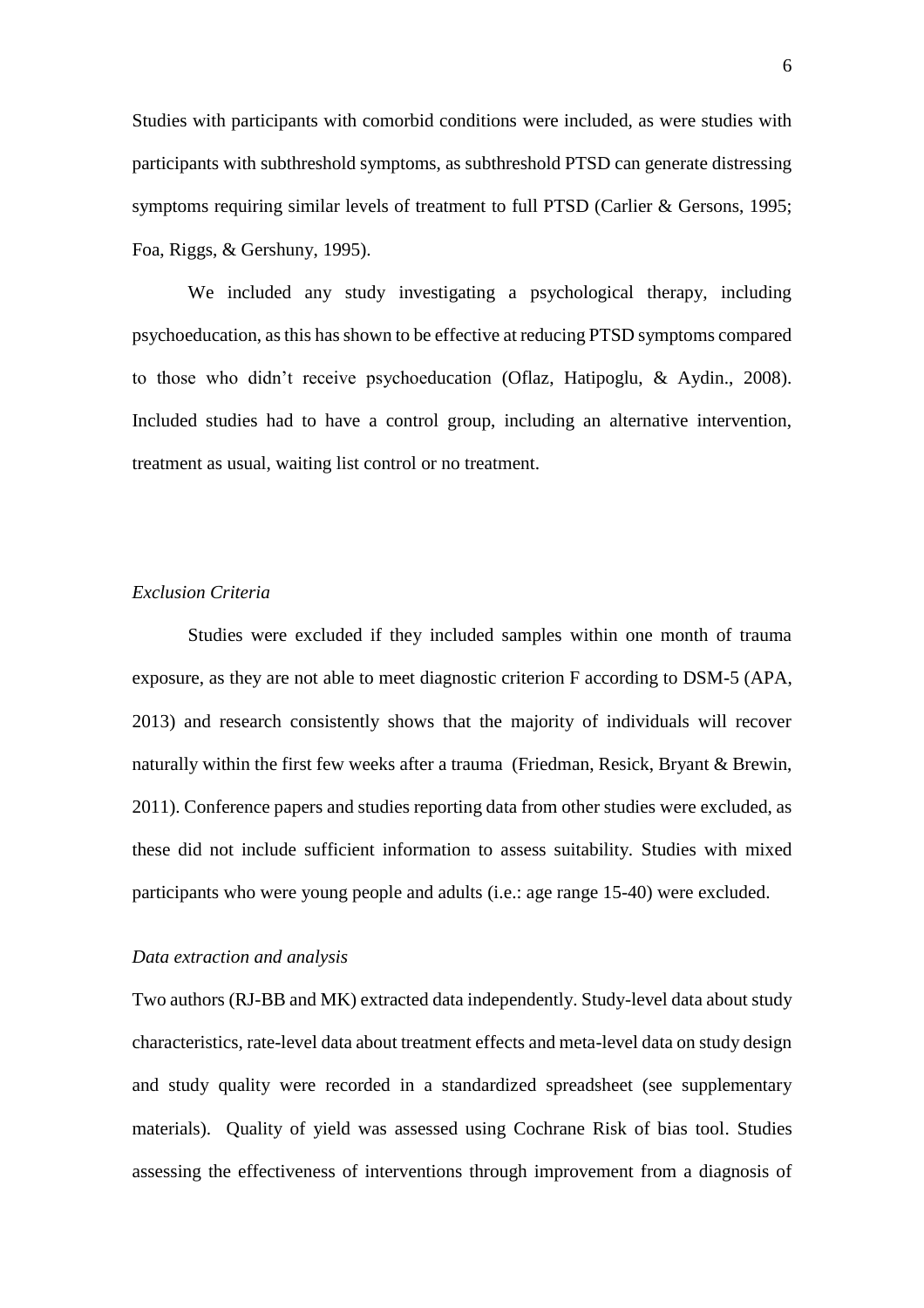PTSD ascertained via diagnostic interviews or via validated self-report PTSD scales were included in this review. Where available, we extracted summary-level data on effect sizes by age group (children, adolescents, young adults) and type of intervention used. We assessed small study effects (including publication bias) through visual inspection of a funnel plot and use of Egger's test where possible (Harbord, Harris & Sterne, 2009).

# *Measures of treatment effect*

Based on the previous meta-analysis, we anticipated a high level of heterogeneity and specified use of random-effects meta-analysis. We calculated Cohen's D effect size for each study using means and standard deviations of post-intervention PTSD symptoms. When no standard deviation was reported, we computed the standard error using 95% confidence intervals. We pooled Cohen's D effect sizes when 3 or more studies were available, grouping studies by intervention.

We assessed statistical heterogeneity using the Q-test and quantified using the  $I^2$ statistic, which identifies the proportion of the observed variance that reflects real differences in effect size. We carried out subgroup analysis by comparing the effectiveness of different psychological interventions to each other when more than two studies assessed the effectiveness of any particular intervention (Valentine, Pigott, & Rothstein, 2010). We also carried out subgroup analysis comparing the effects of treatment on children (all participants under the age of 12) compared with the effects of the same treatment on adolescents and young adults (participants between age 13 and 25) (Curtis, 2015; Jawroska & MacQueen, 2015).

We checked for normality of data and conducted a sensitivity analysis with only those studies including normally distributed data.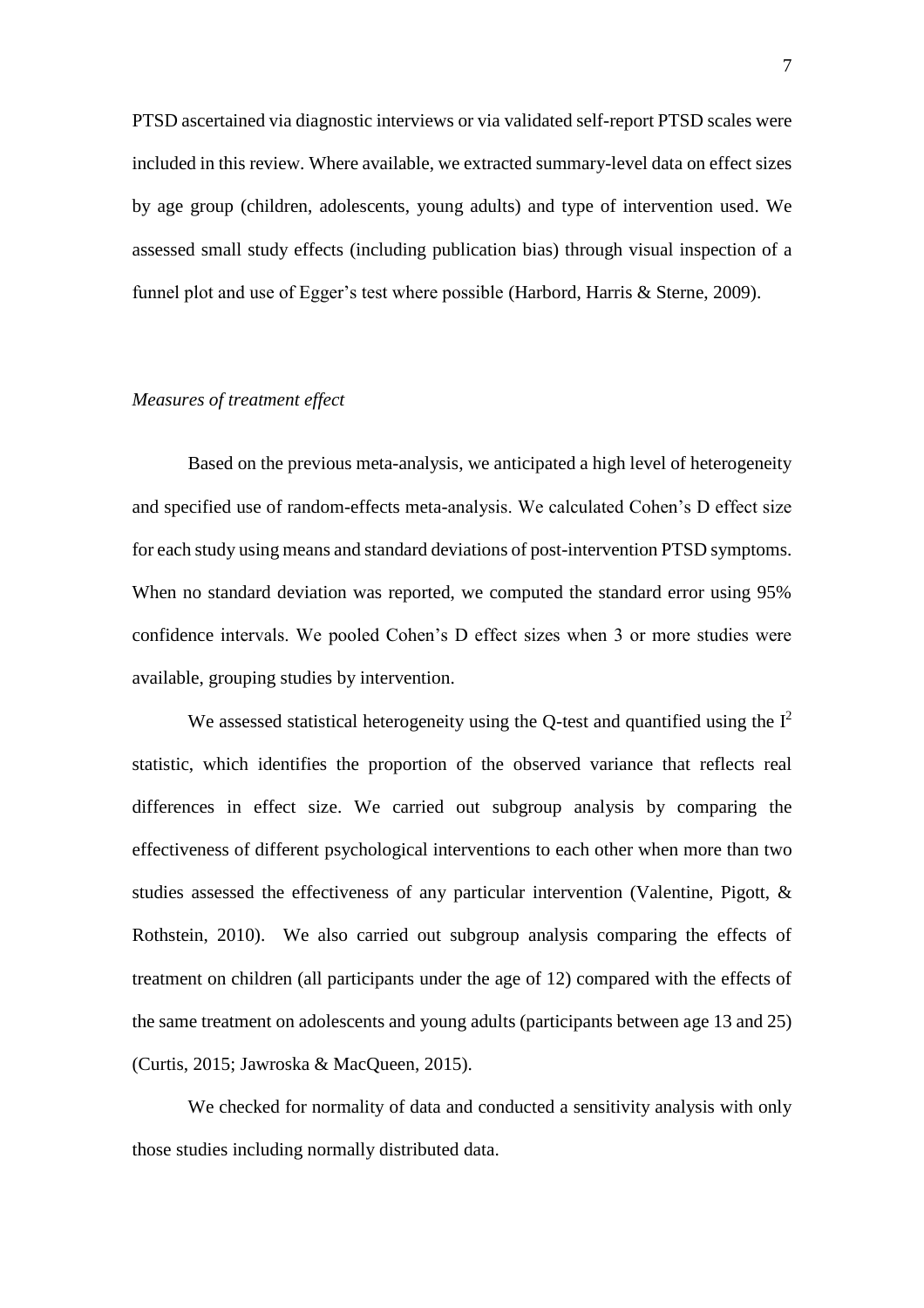### **Results**

#### *Characteristics of Included Studies*

We retrieved 15,155 studies, of which 27 met our inclusion criteria (see Figure 1). We achieved good inter-rater reliability between the two reviewers at 'title and abstract' and 'full text' screening stages (k=0.714, *p* <0.001; k=1.000, *p* <0.001.

The 27 eligible studies included 2,187 participants. Included studies had child populations ( $n=3$ , 11%), adolescent and young adult populations ( $n=7$ , 26%) and mixed populations (n=17, 63%; Table 1). As indicated in Table 1, four studies (15%) included participants exposed to warfare (Barron, Abdallah, & Smith, 2013; Barron, Abdalla, & Heltne, 2016; Dawson et al., 2018; Ertl, Pfeiffer, Elbert, & Neuner, 2011). In these studies, the most frequently reported traumas were witnessing someone being killed and being used as a human shield. Two studies (7%) included participants exposed to natural disasters (Chen et al., 2014; De Roos et al., 2011). Chen et al. (2014) did not report the types of trauma participants were exposed to except the inclusion criteria: losing a parent in the earthquake. In De Roos et al. (2011), the most reported traumas were thinking they were going to die. Six studies (22%) included participants exposed to abuse (Church, Piña, Reategui, & Brooks, 2012; Cohen, Mannarino, & Iyengar, 2011; Deblinger, Mannarino, Cohen, Runyon, & Steer, 2011; Dorsey et al., 2014; Foa, McLean, Capaldi, & Rosenfield, 2013; Rosner et al., 2019). Two studies reported on sexual abuse (Deblinger et al., 2011; Foa et al., 2013) and one study on exposure to intimate partner violence specifically (Cohen et al., 2011).

Trauma Focused-Cognitive Behavioural therapy (TF-CBT) was the most commonly researched intervention with thirteen studies (48%, see Table 1) evaluating its effectiveness. A further two studies (7%) investigated the effectiveness of Teaching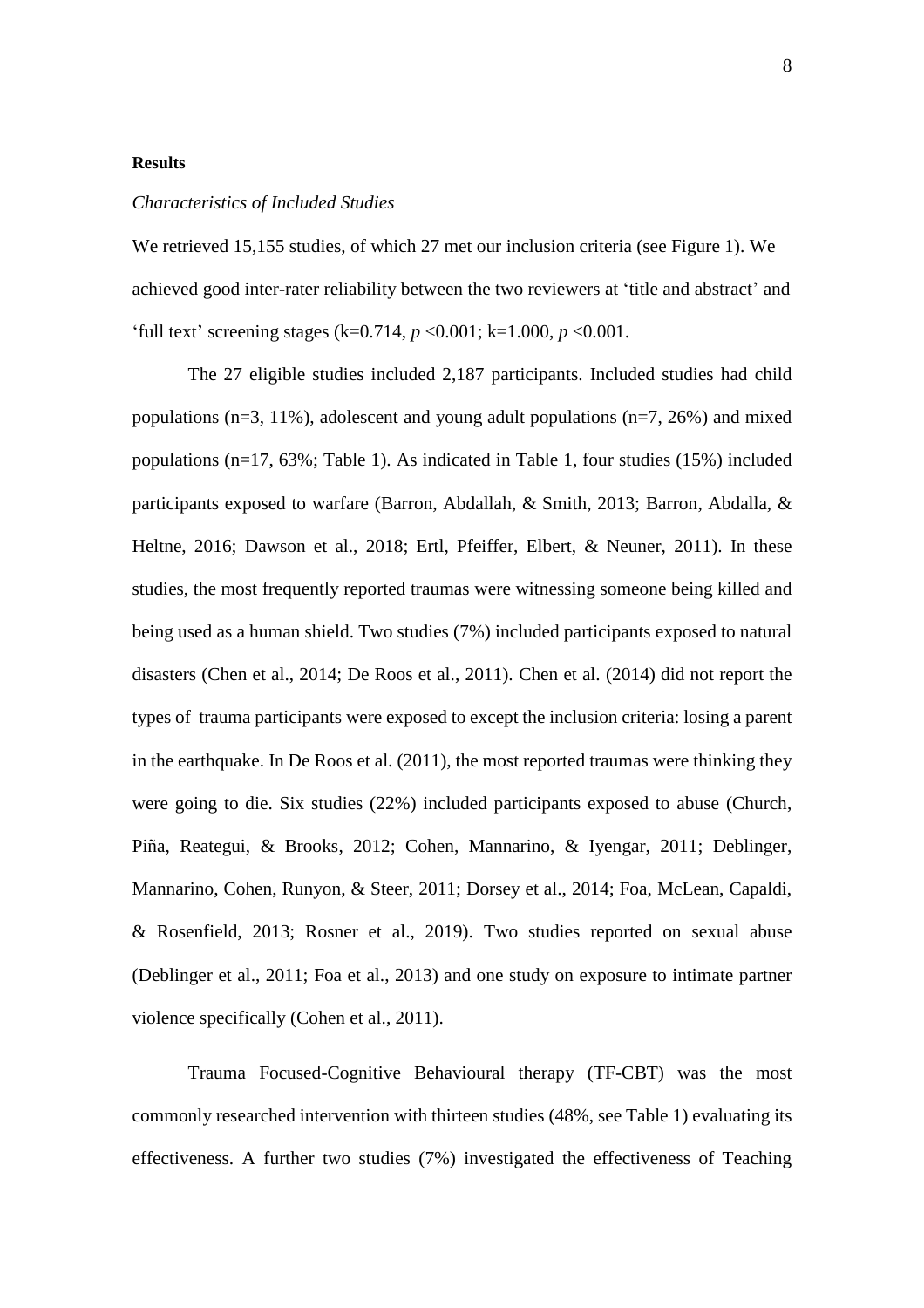Recovery Techniques (TRT), an intervention program based on cognitive behavioural principles and three studies (11%) investigated the effectiveness of standard (non-traumafocused) CBT. In addition to TF-CBT, three studies investigated Prolonged Exposure (PE) (11%), three studies investigated Eye Movement Densistisation and Reprocessing (EMDR) (11%) and one study investigated Narrative Exposure Therapy (NET) (4%).

Twenty-four studies investigated the effectiveness of the intervention on additional outcomes besides PTSD symptoms or diagnosis (all except Church et al., 2012; Pityaratstian et al., 2015; Schottelkorb, Doumas, & Garcia, 2012). The most common secondary outcome assessed was depressive symptoms (n=22). A table displaying key findings for the effectiveness of the psychological interventions for the additional outcomes can be seen in supplementary materials.

## *Quality of Included Studies*

As indicated in Table 2, one study was rated as Low risk of bias (4%), sixteen studies were rated as having some concerns (59%) and ten studies were rated as having high risk of bias (37%). All studies used valid and reliable outcome measures, however, only nineteen studies reported using blind assessors at follow up (70%). There was a high risk of bias in three studies (11%) regarding deviations from the intended interventions, six studies (22%) regarding missing outcome data and three studies (11%) regarding risk of bias in measurement of the outcome. One study (4%) had risk of bias in selection of the reported result (full results in Table 2).

## **Meta-analysis**

The meta-analysis included sixteen studies (59%) (Barron et al., 2016; Chen et al., 2014; Church et al., 2012; Cohen et al.,2011; De Roos et al., 2011; De Roos et al., 2017 ; Diehle, Opmeer, Boer, Mannarino, & Lindauer, 2014; Ertl et al., 2011; Foa et al., 2013; Ford, Steinberg, Hawke, Levine, & Zhang, 2012; Goldbeck, Muche, Sachser,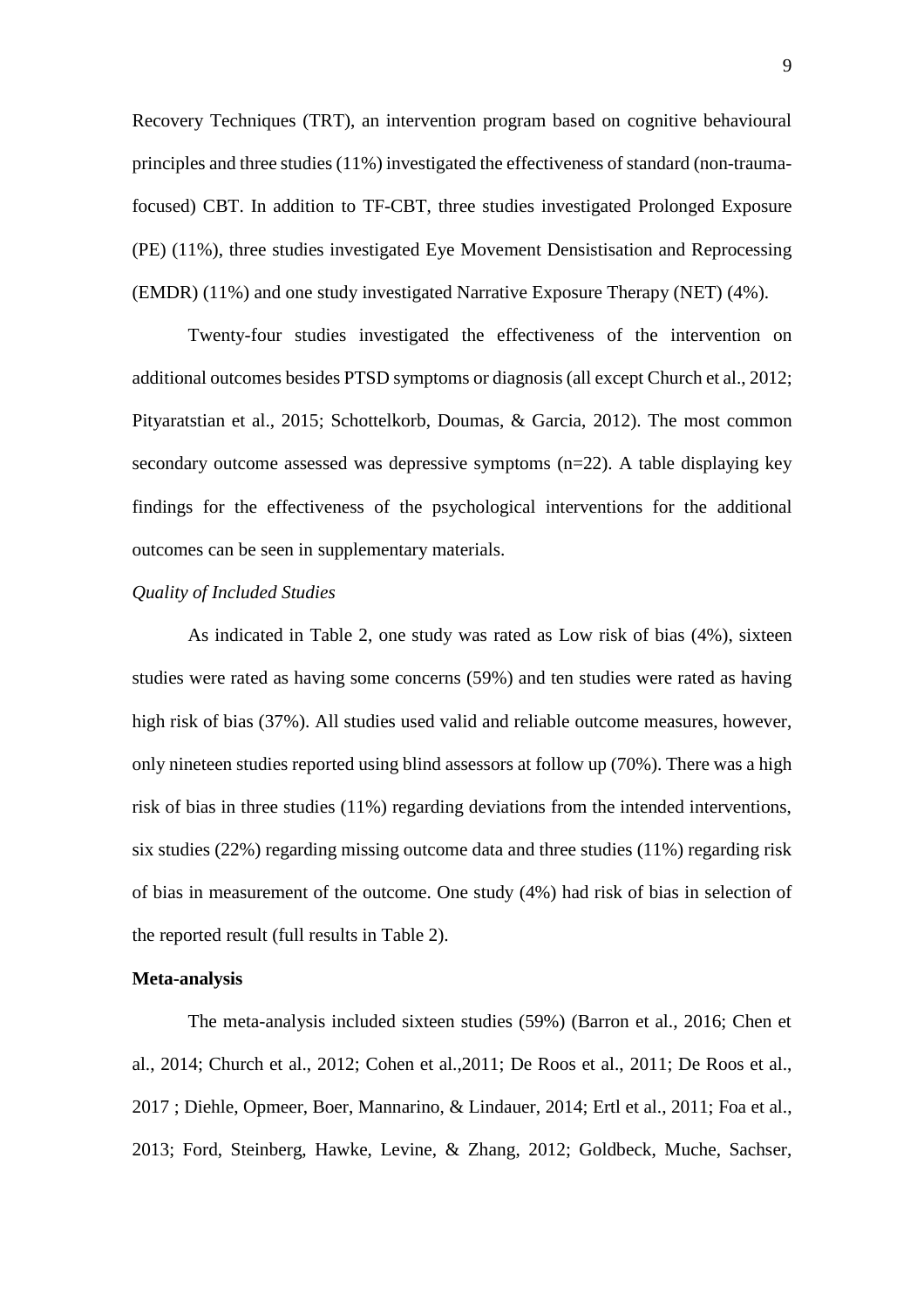Tutus, & Rosner, 2016; Jensen et al., 2014; Nixon, Sterk, & Pearce, 2012; Pityaratstian et al., 2015; Scheeringa, Weems, Cohen, Amaya-Jackson, & Guthrie, 2011; Schottelkorb et al., 2012). For the remaining eleven studies (39%) insufficient data was available to be able to include them (Barron et al., 2013; Dawson et al., 2018; Deblinger et al., 2011; Dorsey et al., 2014; Mannarino, Cohen, Deblinger, Runyon, & Steer, 2012; Murray et al., 2015; Nixon et al., 2017; Pfeiffer et al., 2018; Rosner al., 2019; Roussouw et al., 2016; Rossouw, Yadin, Alexander, & Seedat, 2018).

Negative effect sizes indicate superiority of the intervention over the control condition at reducing PTSD symptoms, positive effect sizes the opposite. The individual effect sizes for the sixteen eligible studies can be seen in supplementary materials.

Pooling nineteen effect sizes from sixteen studies showed psychological interventions were better than control conditions at reducing PTSD symptoms  $[d=0.44]$ , 95% CI (-0.68 to -0.20)] (see Figure 2). There was moderate heterogeneity between the studies  $(I^2=70.1\%)$ . This heterogeneity was anticipated given temporal, geographic and methodological differences and also justifies the use of a random effects model.

### *Subgroup analyses*

Ten studies were eligible for inclusion in the subgroup analysis investigating the effectiveness of specific interventions. Three studies investigated general (non-traumafocused) CBT (Chen et al., 2014 ; De Roos et al., 2011; Pityaratstian et al., 2015) which was no more effective at reducing PTSD symptoms compared to the control conditions  $[d=0.09, 95\% \text{ CI } (-0.49 \text{ to } 0.30)]$ . There was low heterogeneity between the studies  $(I^2=0\%)$ . Three studies investigated EMDR (De Roos et al., 2011; De Roos et al., 2017; Diehle et al., 2014). Seven studies investigated TF-CBT (Cohen et al., 2011; Diehle et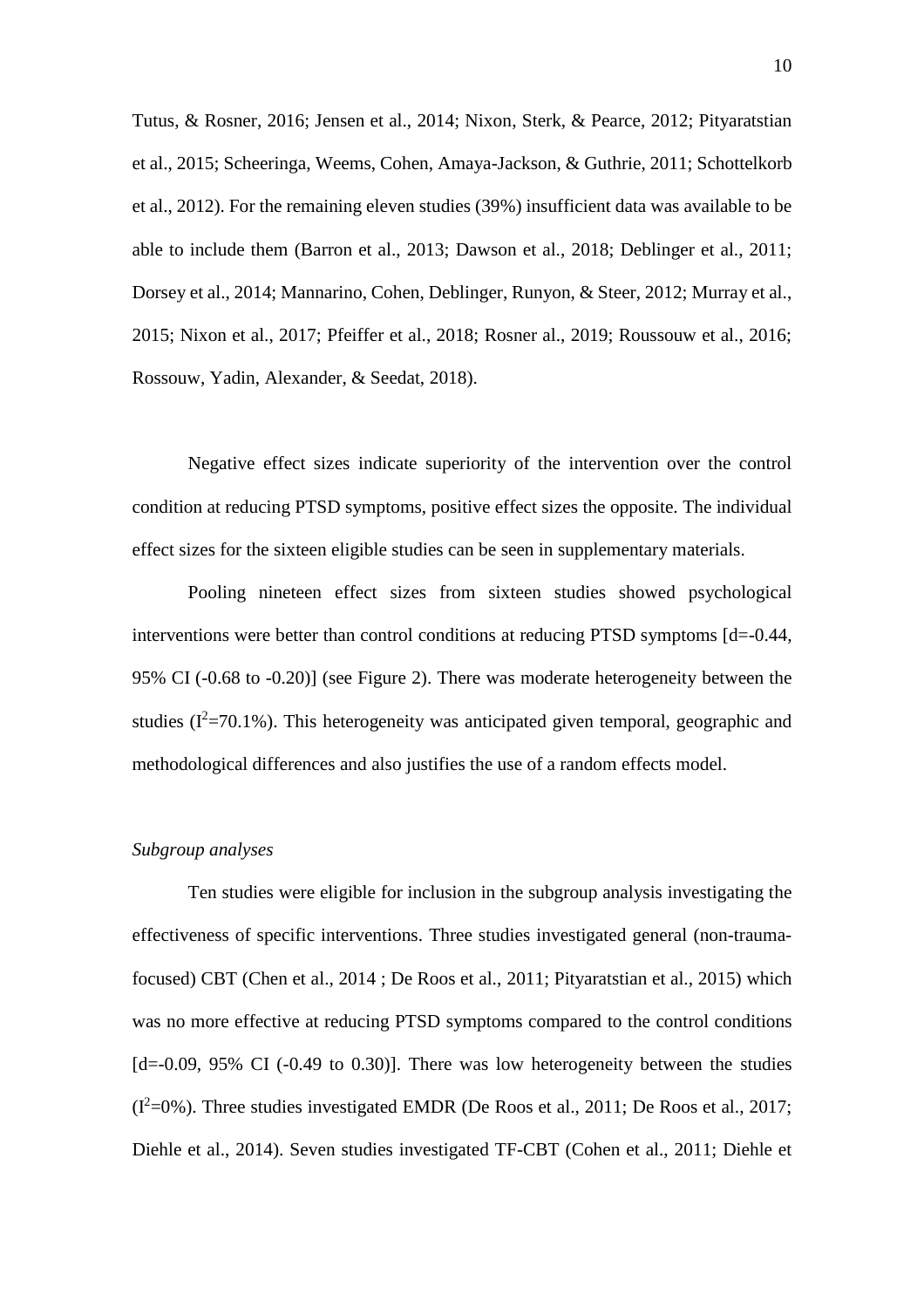al., 2014; Goldbeck et al., 2016; Jensen et al., 2014; Nixon et al., 2012; Scheeringa et al., 2011; Schottelkorb et al., 2012). Both EMDR and TF-CBT was superior at reducing PTSD symptoms compared with general CBT. EMDR was superior at reducing PTSD symptoms compared with TF-CBT  $[d=0.46, 95\% \text{ CI} (-0.81 \text{ to } -0.12) \text{ vs } d=-0.30, 95\% \text{ CI}$ (-0.58 to -0.02)] (see Figure 3). There was high heterogeneity between the EMDR studies  $(I^2=85.9\%)$  and low heterogeneity between the TF-CBT studies  $(I^2=10.7\%)$ .

The subgroup analysis, pertaining to our secondary aim of comparing psychological interventions in children with psychological interventions in adolescents and young adults, included five effect sizes from four studies. One effect size was evaluating interventions in children exclusively (Scheeringa et al., 2011). Four effect sizes were evaluating interventions in adolescents and young adults exclusively (Ertl et al., 2011; Foa et al., 2013; Ford et al., 2012). Pooling the 4 effect sizes in adolescents and young adults, showed interventions were better than control conditions in reducing PTSD symptoms in adolescents and young adults [d=-0.30, 95% CI (-0.58 to -0.02)] (see Supplementary materials for forest plot). There was low heterogeneity between the studies included in this meta-analysis  $(I^2=47.6\%)$ . The effect size for the only eligible study investigating the effectiveness of a psychological intervention in children was d=- 1.18, 95% CI (-2.50 to 0.14).

# *Sensitivity analyses*

Eight effect sizes from five studies with normally distributed data (Barron et al., 2016; Chen et al., 2014; De. Roos et al., 2017; Ertl et al., 2011; Pityaratstian et al., 2015) were entered into a sensitivity analysis. The pooled effect size was  $d=-0.59$ , 95% CI (-0.89 to -0.29) indicating a medium effect at reducing PTSD symptoms. There was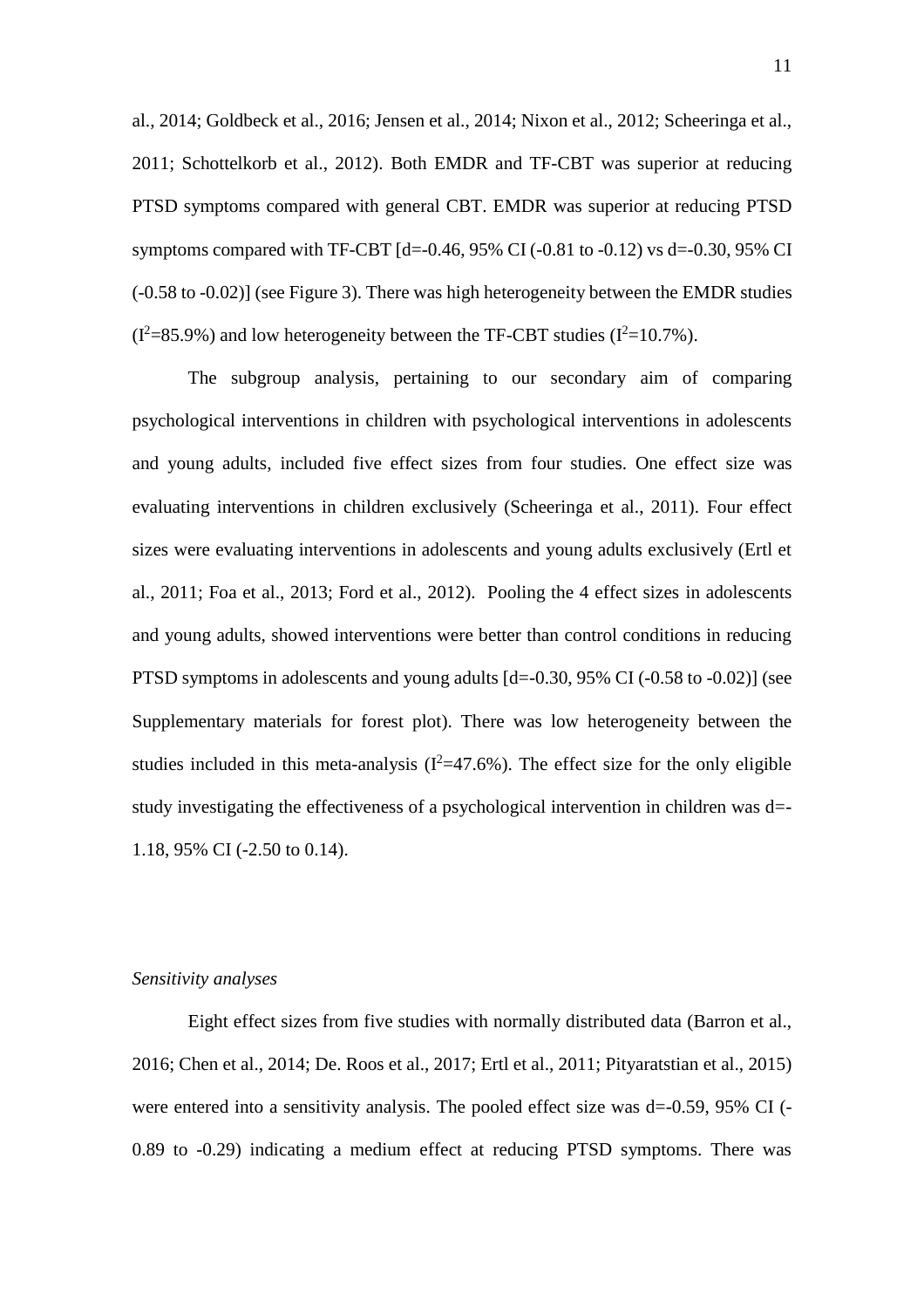moderate heterogeneity between these studies  $(I^2=53\%)$  (see supplementary materials for forest plot).

A funnel plot was created to visually assess asymmetry and was plotted with negative effect sizes indicating superiority of the intervention (see supplementary materials). There was evidence of asymmetry and evidence of small study effects. The Egger's test demonstrated some evidence of small study effects [bias= 0.539 95% CI= - 0.134 to 1.21),  $p=0.109$ . This was driven by one outlier: Church et al. (2012). This study had a large effect size  $(d=8.54)$  and small sample size  $(n=16)$ . Once this study was removed there was no longer any evidence of a small study effects [bias= 0.299 95% CI= -0.982 to 0.158), *p*=0.627].

#### **Discussion**

### *Summary of main findings*

This systematic review included 27 studies. The psychological intervention investigated most frequently was TF-CBT. Most studies had mixed populations spanning childhood, adolescents and young adulthood, although 7 studies investigated the effectiveness of a psychological intervention in adolescents and young adults exclusively and 3 studies investigated the effectiveness of interventions in children exclusively.

The meta-analysis included 16 eligible RCTs. There was a moderate effect of the included interventions at reducing PTSD symptoms in children, adolescents and young adults. TF-CBT and EMDR both had a moderate effect size and were superior to general (non trauma-focused) CBT at reducing PTSD symptoms in this population. EMDR had the greatest effect at reducing PTSD symptoms. Interventions for adolescents and young adults exclusively had a low effect on PTSD symptoms. In the one study eligible for the meta-analysis investigating psychological interventions for children exclusively, TF-CBT was no more effective than the waiting list control.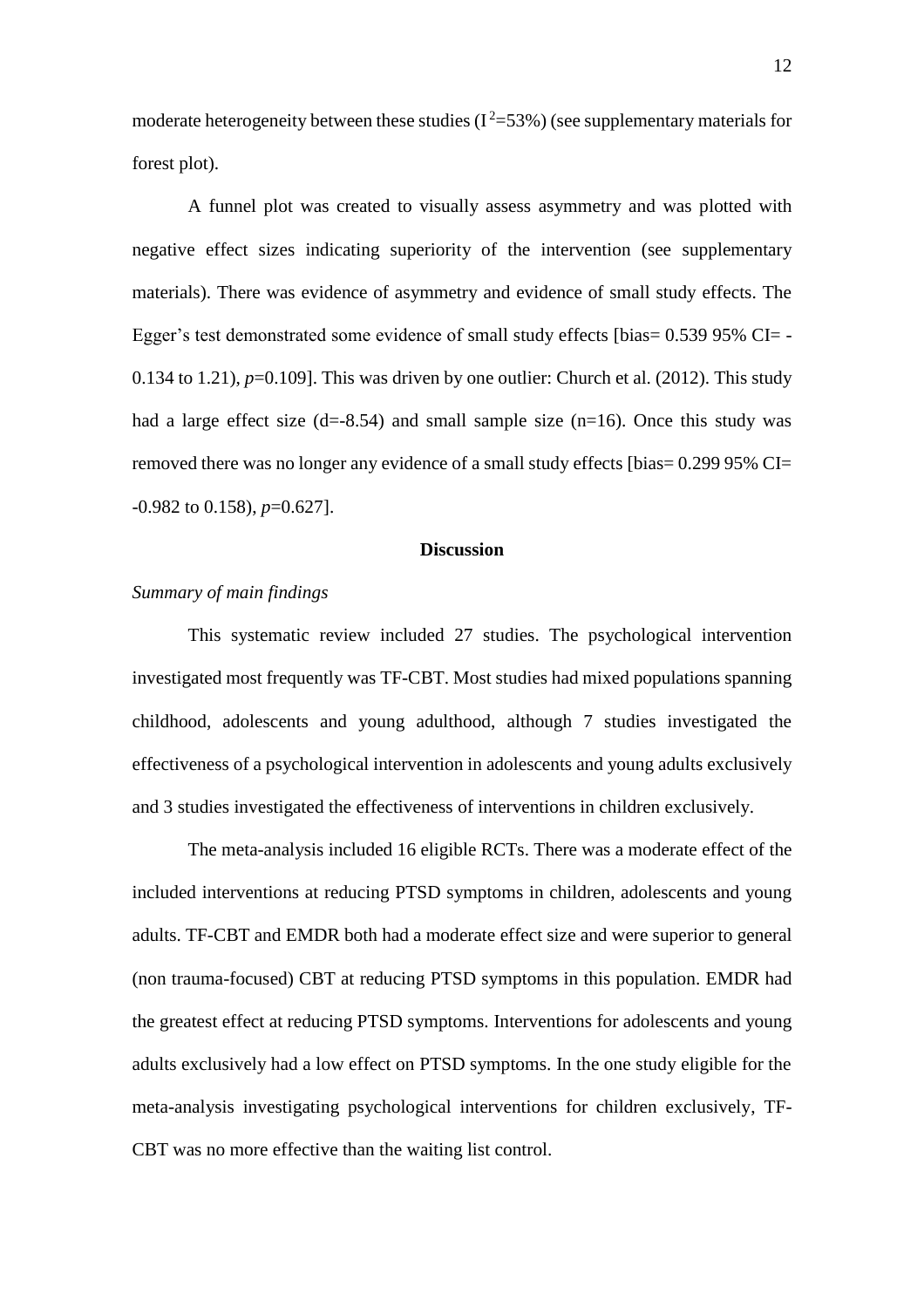#### *Comparison with existing literature*

This review showed psychological interventions were superior to controls at reducing PTSD symptoms. Similarly, in Gillies et al. (2012) those receiving psychological therapies had a greater reduction in PTSD symptoms compared with the control interventions (SMD -1.05, 95% CI -1.52 to -0.58,  $I^2=62$ ).

This review found EMDR to be most effective at reducing PTSD symptoms although with fewer studies investigating this intervention compared to TF-CBT. A previous meta-analysis looking at the effectiveness of EMDR for PTSD in children, found EMDR had a medium effect at reducing PTSD symptoms when this intervention was compared with non-established treatments and no-treatment controls (d=0.56; Rodenburg, Bejamin, De Roos, Meijer, & Stams, 2009). In contrast, in Gillies et al. (2012) there was no difference in reduction in PTSD symptoms between those receiving EMDR and those receiving the control condition in the only study investigating EMDR (SMD -0.61, 95% CI -1.96 to 0.74,  $I^2$ =85%). This discrepancy may be due to inadequate power to detect differences between intervention groups; the only study in the Gillies et al. (2012) review had 33 participants.

The present review also supported the effectiveness of TF-CBT at reducing PTSD symptoms in children, adolescents and young adults. This has also been demonstrated to be effective in a systematic review by Cary and McMillen (2012) looking at the effectiveness of TF-CBT specifically, where TF-CBT was superior at reducing PTSD symptoms in children and youth compared with control conditions  $(g=0.671)$ .

The sub-group analysis carried out in this systematic review found TF-CBT and EMDR both had a moderate effect at reducing PTSD symptoms, whilst general CBT was no more effective than the control interventions it was compared to. EMDR was the psychological intervention that had the greatest effect at reducing PTSD symptoms in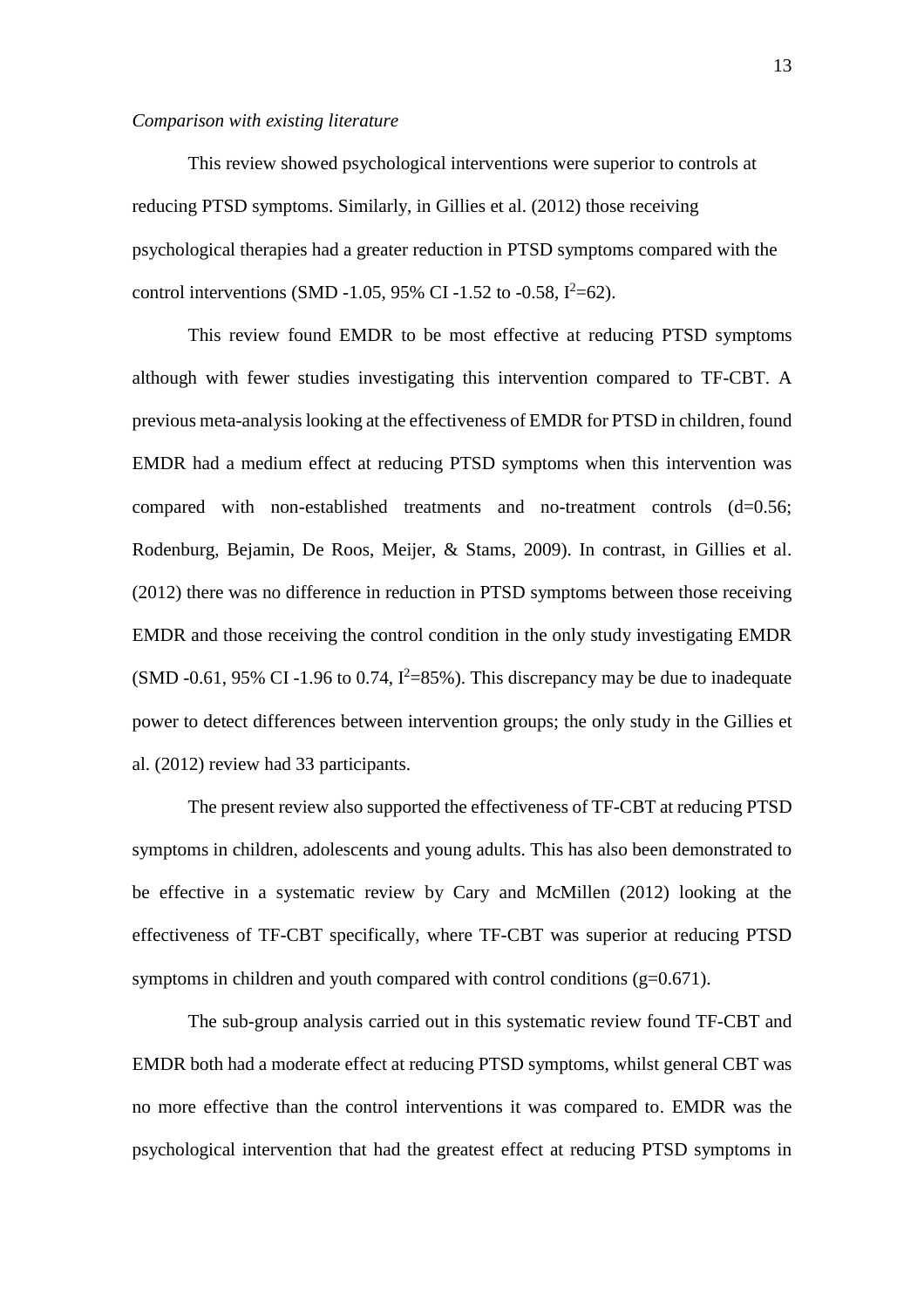children, adolescents and young adults. Similarly in adults, trauma-focused psychological treatments including TF-CBT and EMDR have been found to be effective for PTSD in adults (Ehlers et al., 2010). Whereas, interventions not focusing on patients' trauma were less effective at reducing PTSD symptoms in adults or have not been sufficiently studied (Ehlers et al., 2010).

In contrast to the results of this review, in Gilles et al. (2012), general CBT was found to be superior to control conditions at reducing PTSD symptoms (SMD -1.34, 95% CI -1.79 to -0.89). General CBT was also found to have greater likelihood of recovery compared to EMDR in a systematic review looking at the effectiveness of PTSD interventions in adults, (RR=0.35, 95% CI 0.16 to 0.79, *p*=0.01). Furthermore, this systematic review found Trauma-Focused CBT to be more effective than EMDR at reducing PTSD symptoms unlike previous meta-analyses (Guttermann et al., 2016; Mavranezouli et al., 2019).

In this systematic review we found limited support for Narrative Exposure Therapy which is an established therapy for PTSD in adults. (Mendes, Mello, Ventura, Passarela, & Mari, 2008).

The quality of studies in this review is similar to the quality of included studies in the Gilles et al. (2012) systematic review where 59% of the included studies were rated as having some concerns for Risk of Bias.

### *Interpretation of findings*

This review found a strong evidence base for the effectiveness of TF-CBT and some support for the effectiveness of EMDR, which provides further evidence and justification for the National Institute for Health and Care Excellence (NICE) guideline suggesting TF-CBT should be offered as a first line of treatment to children and adolescents who present with PTSD symptoms, with EMDR being offered if there is non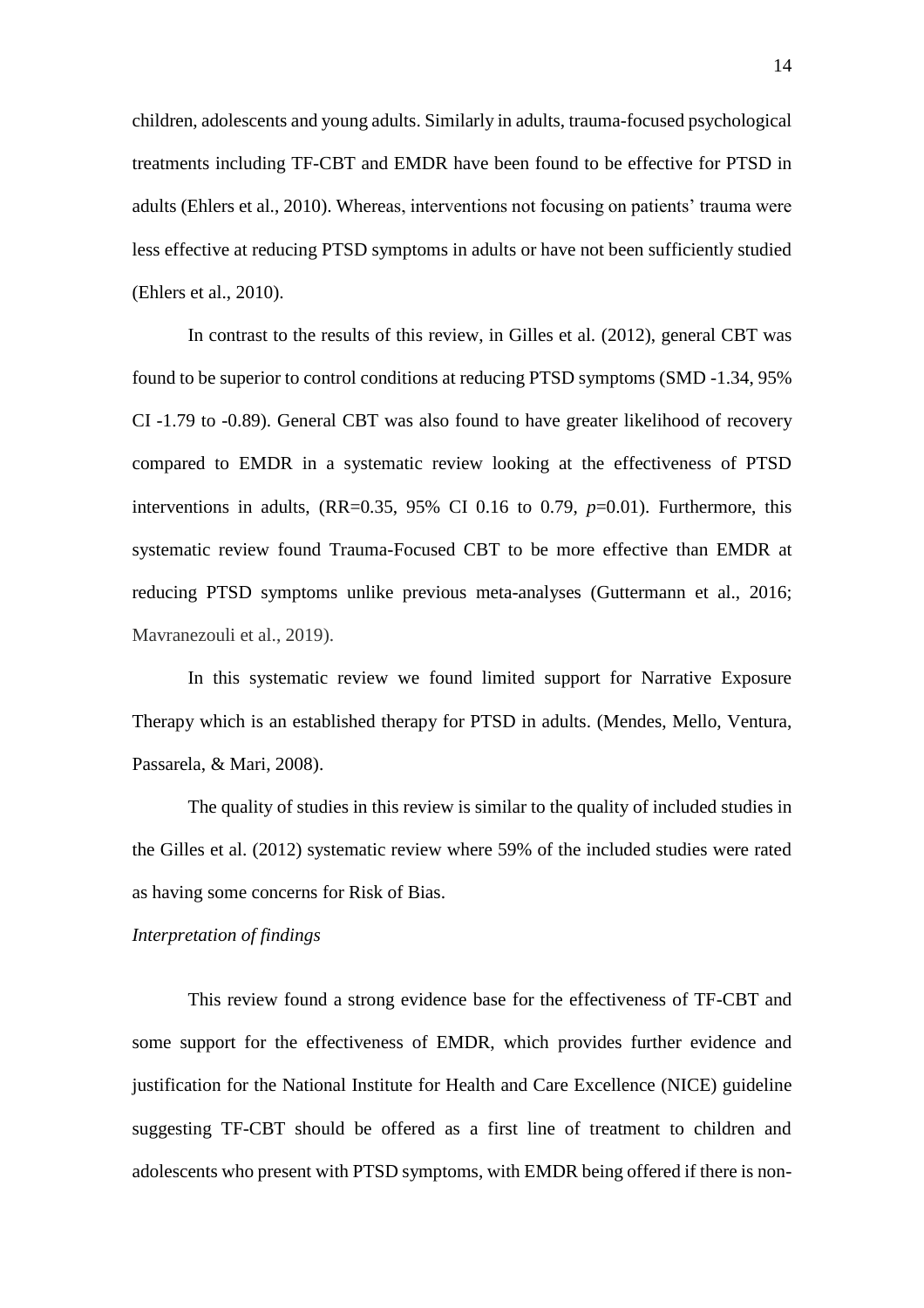response. The results of the subgroup analysis suggest that general (non-trauma-focused) CBT is no more effective at reducing PTSD symptoms than the interventions it was compared to. Previously, when comparing general CBT to non-active controls it was found to be effective for PTSD in children, adolescents and young adults. It may be that as CBT has previously been demonstrated to be effective at reducing PTSD symptoms compared to non-active controls, more recent studies included in this review have compared CBT to other active treatments, which may explain its lack of superiority to control conditions.

One included study provides evidence that group-based CBT is potentially effective at reducing PTSD symptoms in children, adolescents and young adults. In services with long waiting-lists or financial burden group interventions may be time and cost-effective as several patients can be treated with a small number of therapists (Gauthie, Dalziel, & Gauthier, 1987). This could be considered superior to patients remaining on waiting lists for individual treatment, but warrants further investigation, as group treatments for PTSD have not previously been recommended in NICE guidance.

The lack of clear evidence supporting the effectiveness of Narrative Exposure therapy in children, adolescents and young adults suggests that for some interventions simply using established protocols for adults may not be sufficient for PTSD symptom reduction. In some studies investigating Prolonged Exposure therapy there were adaptations made for children and adolescents (Foa et al., 2008). The individual studies found greater PTSD symptom reduction in Prolonged Exposure conditions compared to control conditions (Foa et al., 2013; Rossouw et al., 2016; Rossouw et al., 2018). It may be the case that adaptations, such as allowing flexibility for the counsellor to spend more time on modules depending on the adolescent's developmental level and attention span, were helpful in improving the effectiveness of the psychological interventions.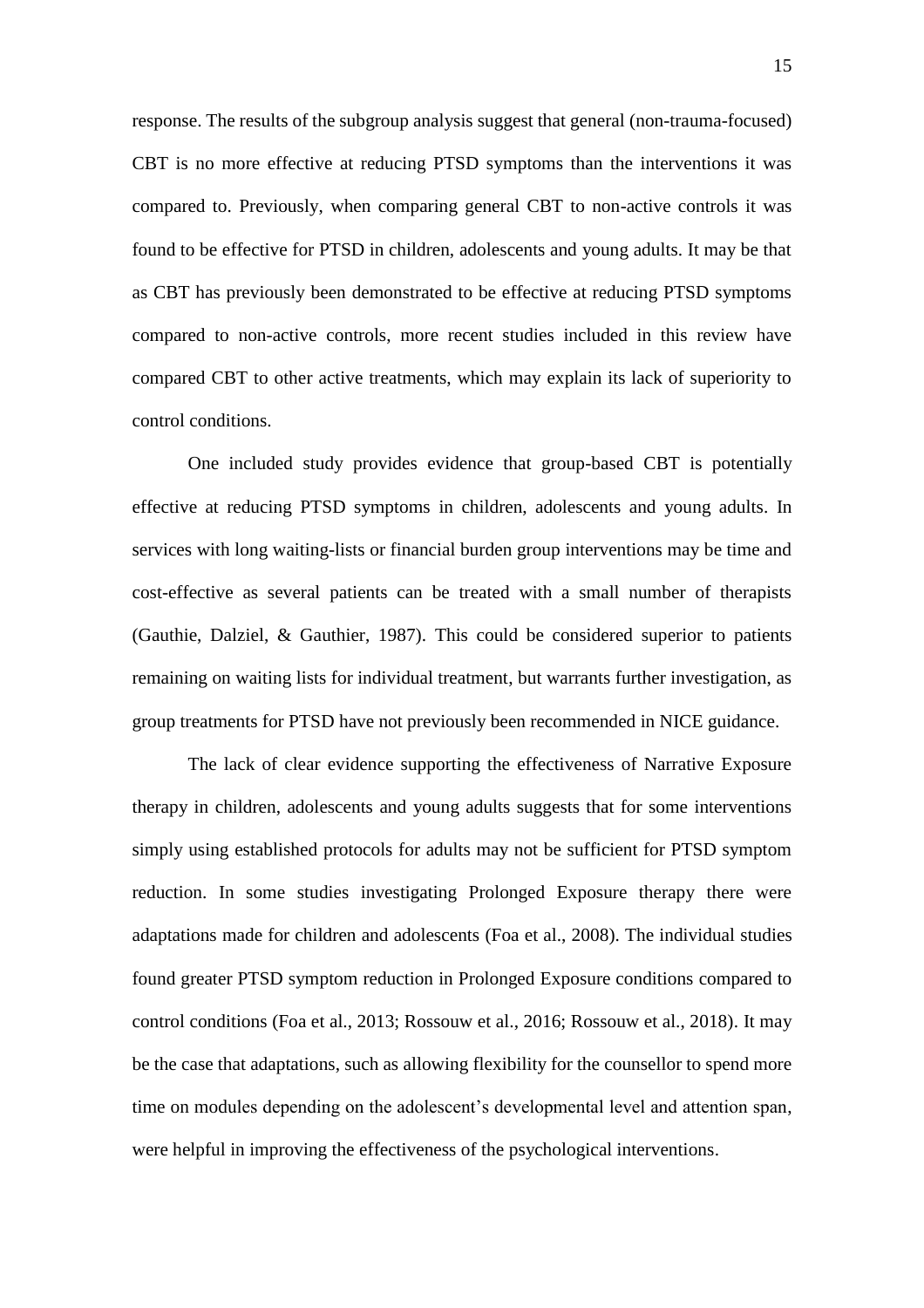However, it may also be the case that small sample sizes made it difficult to detect small differences between intervention groups in some studies. More and larger individual RCTs are needed to assess the effectiveness of non TF-CBT interventions for PTSD in children, adolescents and young adults such as Prolonged Exposure therapy and Narrative Exposure Therapy as we found mixed results regarding their effectiveness from the included studies. Whilst this intervention may be effective in this population, as it is in adults, more research is needed with larger sample sizes in order to detect small differences between intervention groups, before its introduction to the clinic. In addition, a mega-analysis could be conducted which involves aggregating individual-participant data from multiple studies and analysing this data jointly (Boedhoe et al., 2018). This overcomes some limitations of traditional meta-analysis research including low statistical power to detect effects (Boedhoe et al., 2018).

There needs to be more research assessing the effectiveness of interventions in children, defined as aged 12 and under only. In the one study which met our criteria for inclusion in the subgroup analysis: where all participants were children between 3 and 12, they defined their population as pre-school children. The majority of the included studies in this review included participants spanning childhood and adolescence. The effect of an intervention may be generalised across the whole sample in mixed population studies, when it may be more effective at particular developmental stages. This meant it was difficult to achieve the second aim of this review and to evaluate the efficacy of psychological interventions in children compared to in adolescents and young adults. This research is necessary especially as PTSD manifests differently in children compared with adults (DSM-5, APA, 2013) and therefore by inference between children and young adults. PTSD symptoms may also manifest differently in pre-school children, as used in the study by Scheeringa et al., and children more generally.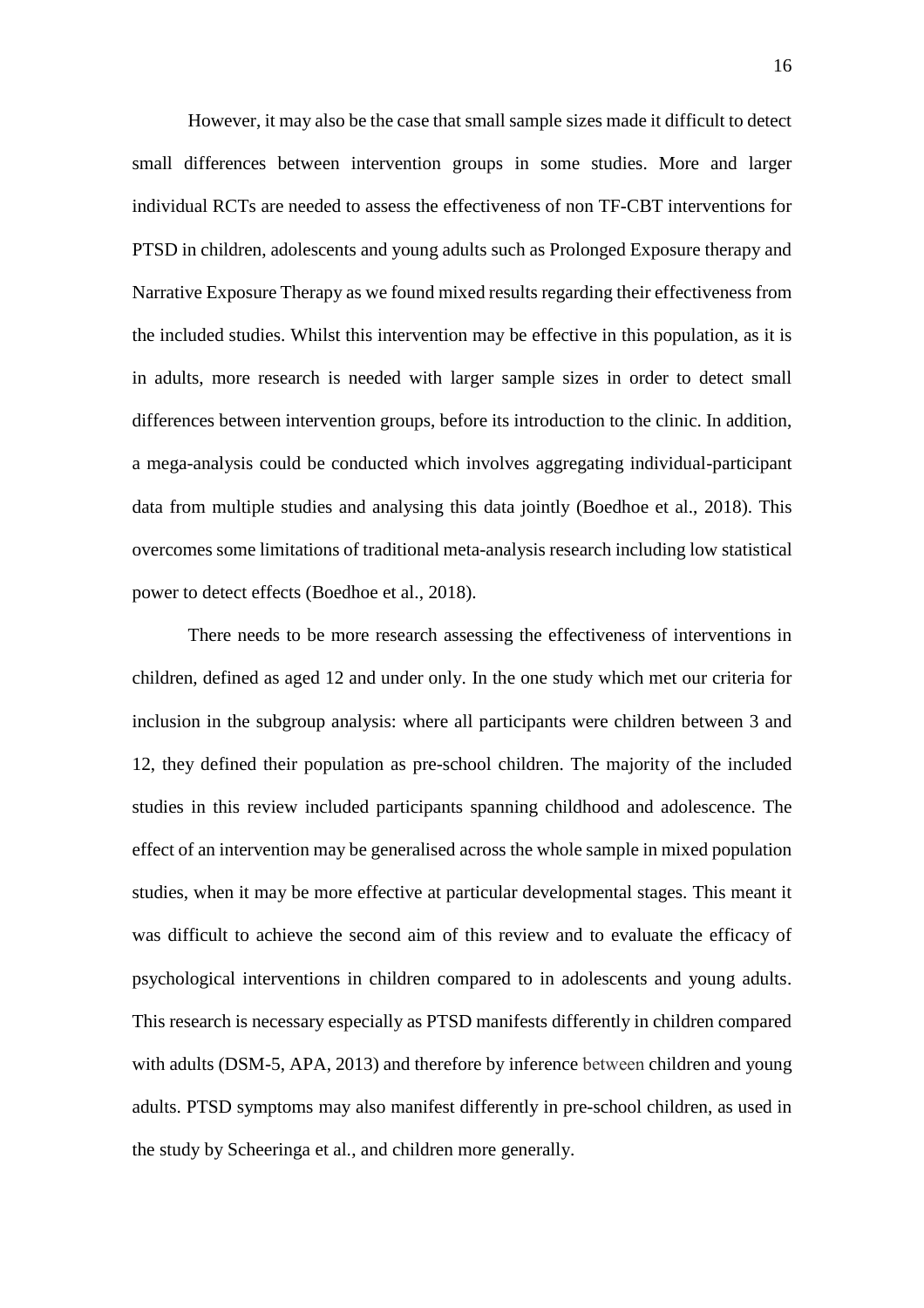In addition, further research investigating the effectiveness of psychological interventions at improving PTSD symptoms in children, adolescents and young adults could look at the young person in the broader context they are involved such as family systems and the school environment. Research has previously shown that including caregivers improves the effectiveness of psychological interventions in children and adolescents (Nevo  $\&$  Manassis, 2011). It may be the case that including school networks during psychological interventions also has a beneficial impact on PTSD symptoms.

#### *Strengths and limitations*

This is the most up-to-date, comprehensive and largest systematic review and meta-analysis of psychological interventions for PTSD in children, adolescents and young adults carried out to date. Furthermore, PRISMA guidelines were followed throughout and a completed PRISMA checklist can be viewed in supplementary materials. These guidelines ensure clarity, transparency and key information is properly reported (Liberati et al., 2009) making the review, which provides up to date evidence, useful for both policy and clinical practice. Lastly, the sensitivity analysis also demonstrated a moderate effect of the interventions on PTSD symptoms. A sensitivity analysis, with similar results to the primary analysis, demonstrates the findings from this meta-analysis are not dependent on arbitrary decisions and indicates robust findings (Higgins & Green, 2011).

This study should also be considered in light of its weaknesses. First, **t**he inclusion criteria were limited to studies in English as it was not feasible to translate non-English studies. This could theoretically lead to inflation of effect sizes due to negative results being more likely to be published in languages other than English (Grégoire et al.,1995). However, research examining this language bias has conflicting results and there are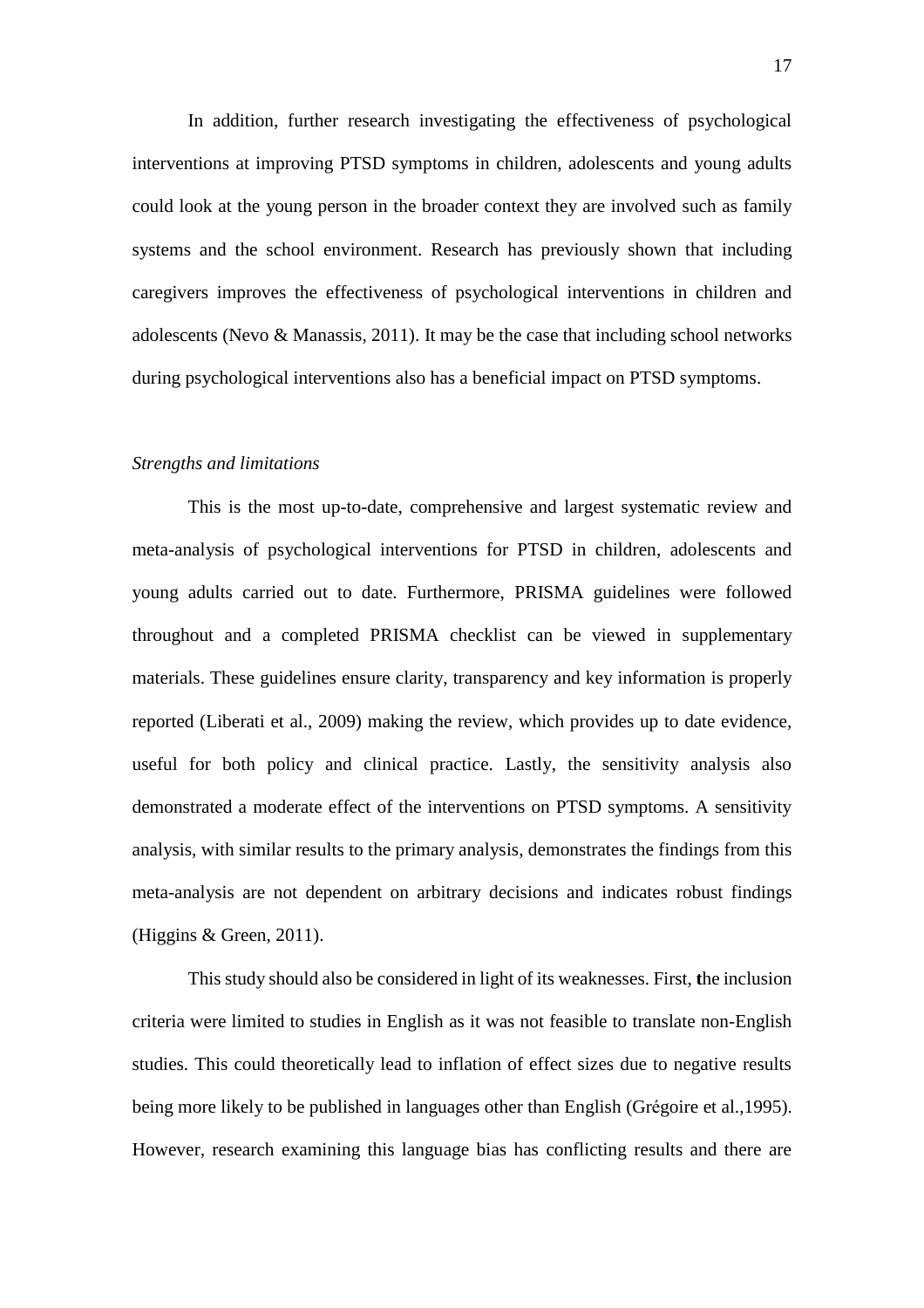suggestions the effect of studies published in non-English language in a meta-analysis may be minimal (Higgins & Green, 2011). Furthermore, the funnel plot and Egger's test indicated no evidence of small study effects after removal of a single outlier.

A further limitation is that not all included studies had participants with diagnosed PTSD; some had participants with subthreshold PTSD symptoms. This may reduce the external validity of this research as findings regarding the effectiveness of these interventions may not be applicable to clinical PTSD populations. However, it has been suggested subthreshold PTSD symptoms are often clinically significant and do require treatment (McLaughlin et al., 2015).

Third, the evidence base is still limited particularly for non-CBT interventions. A small number of studies (n=14) investigated such interventions creating uncertainty regarding the precision with which their efficacy could be estimated. Furthermore, some studies had a small sample size which reduces the power to detect differences in PTSD symptoms between the groups following interventions (Donner, 1984). Therefore, it is possible there were differences in PTSD symptoms between groups but due to inadequate power, these differences were missed. Nevertheless, this is still the largest systematic review and meta-analysis to date looking at the effectiveness of psychological interventions in children, adolescents and young adults. Therefore, this review had more statistical power to detect differences between intervention groups than other reviews carried out previously.

#### *Conclusion*

The primary aim of this review: to evaluate the efficacy of psychological interventions for PTSD in children, adolescents and young adults and determine if there is superiority of any intervention, was met. Though hampered by a relatively small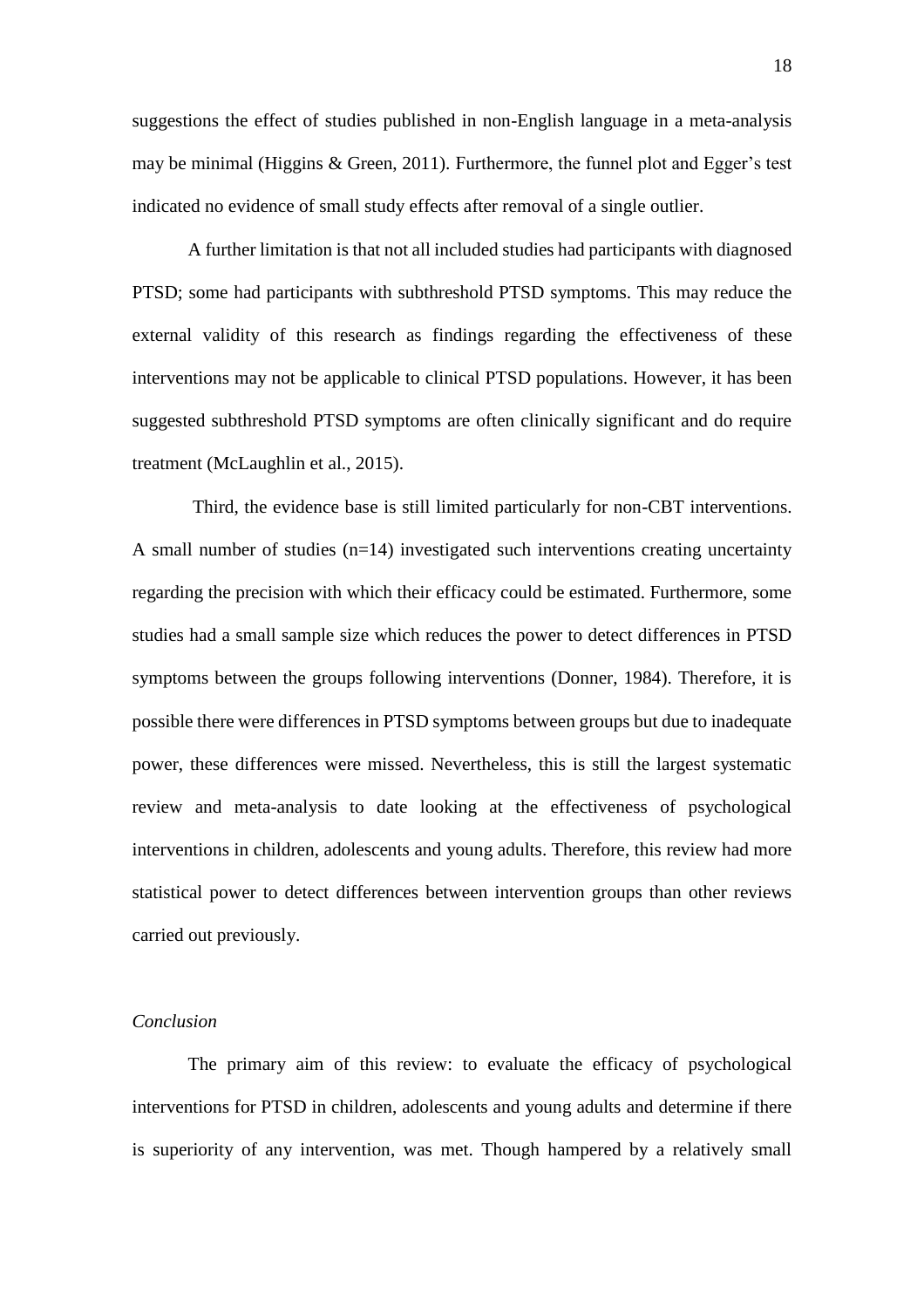number of included studies and small sample sizes, this systematic review and metaanalysis provides evidence for the effectiveness of a range of psychological interventions for reducing PTSD symptoms in children, adolescents and young adults particularly TF-CBT and EMDR.

A secondary aim was to evaluate the efficacy of psychological interventions in children compared with psychological interventions in adolescents and young adults. As there were limited studies assessing the effectiveness of psychological interventions in children we were unable to meet this aim. This review did demonstrate established treatments for adults should not be assumed to be effective in children, adolescents and young adults such as Narrative Exposure Therapy with no adaptions to the study protocol specifically targeted towards children. Furthermore, interventions that are not currently recommended for PTSD in adults such as group CBT might be effective in children, adolescents and young adults, however only a small number of individual studies looked at these interventions so conclusions should be drawn in light of this.

Overall, the present review suggests that current NICE guidelines are appropriate, that interventions not currently recommended for use in children, adolescents and young adults might be suitable for this age group, and that there is a clear need for further research into the effectiveness of psychological treatments for PTSD in this age group.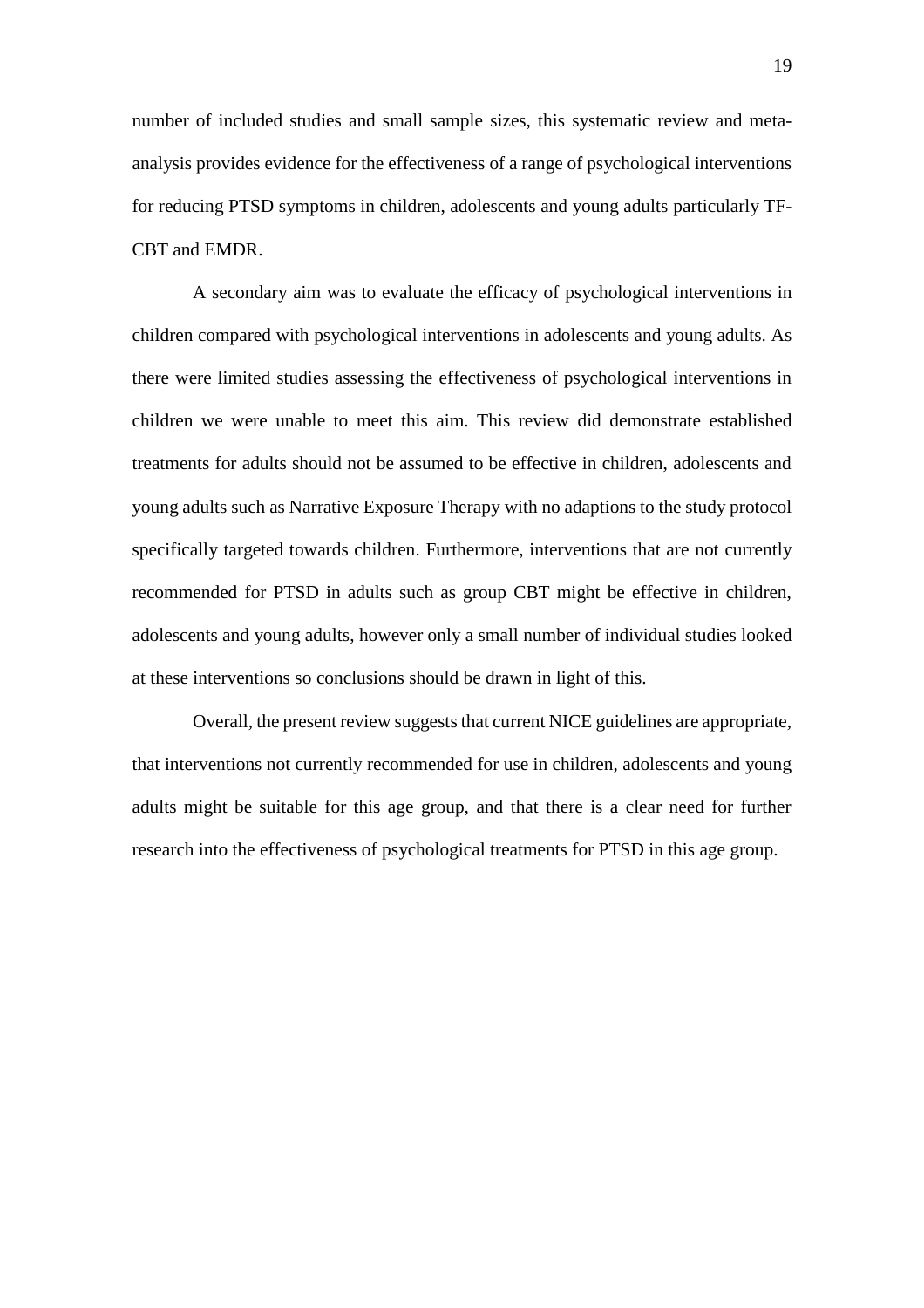#### **References**

- Aarts, S., Van den Akker, M., & Winkens, B. (2014). The importance of effect sizes. *European Journal of General Practice, 20* (1), 61-64.
- American Psychological Association (2002). *Developing adolescents: A reference for professionals.* Washington, DC: American Psychological Association.
- American Psychiatric Association. (2013). Diagnostic and statistical manual of mental disorders (5th ed.). Arlington, VA: American Psychiatric Publishing.
- Andersen, S.L., & Navalta, C.P. (2004). Altering the course of neurodevelopment: a framework for understanding the enduring effects of psychotropic drugs. *International Journal of Developmental Neuroscience, 22,* 423-440.
- Baggerly, J., & Exum, H.A. (2008). Counseling Children after natural disasters: Guidance for family therapists. *The American Journal of Family Therapy, 36* (1), 79-83.
- Barron, I.G., Abdallah, G., & Smith, P. (2013). Randomized Control Trial of a CBT Trauma Recovery Program in Palestian Schools. *Journal of Loss and Trauma, 18,* 4, 306-321.
- Barron. I., Abdallah, G., & Heltne, U. (2016). Randomized Control Trial of Teaching Recovery Techniques in Rural Occupied Palestine: Effect on Adolescent Dissociation. *Journal of Aggression, Maltreatment and Trauma, 25*(9), 955-973.
- Barton, S. (2000). Which Clinical studies provide the best evidence? *British Medical Journal, 321*, 255.
- Bedi, S., Nelson, E.C., Lynskey, M.T., McCutcheon, V.V., Heath, A.C., Madden, P.A.F., & Martin, N.CG. (2011). Risk for Suicidal Thoughts and Behaviour after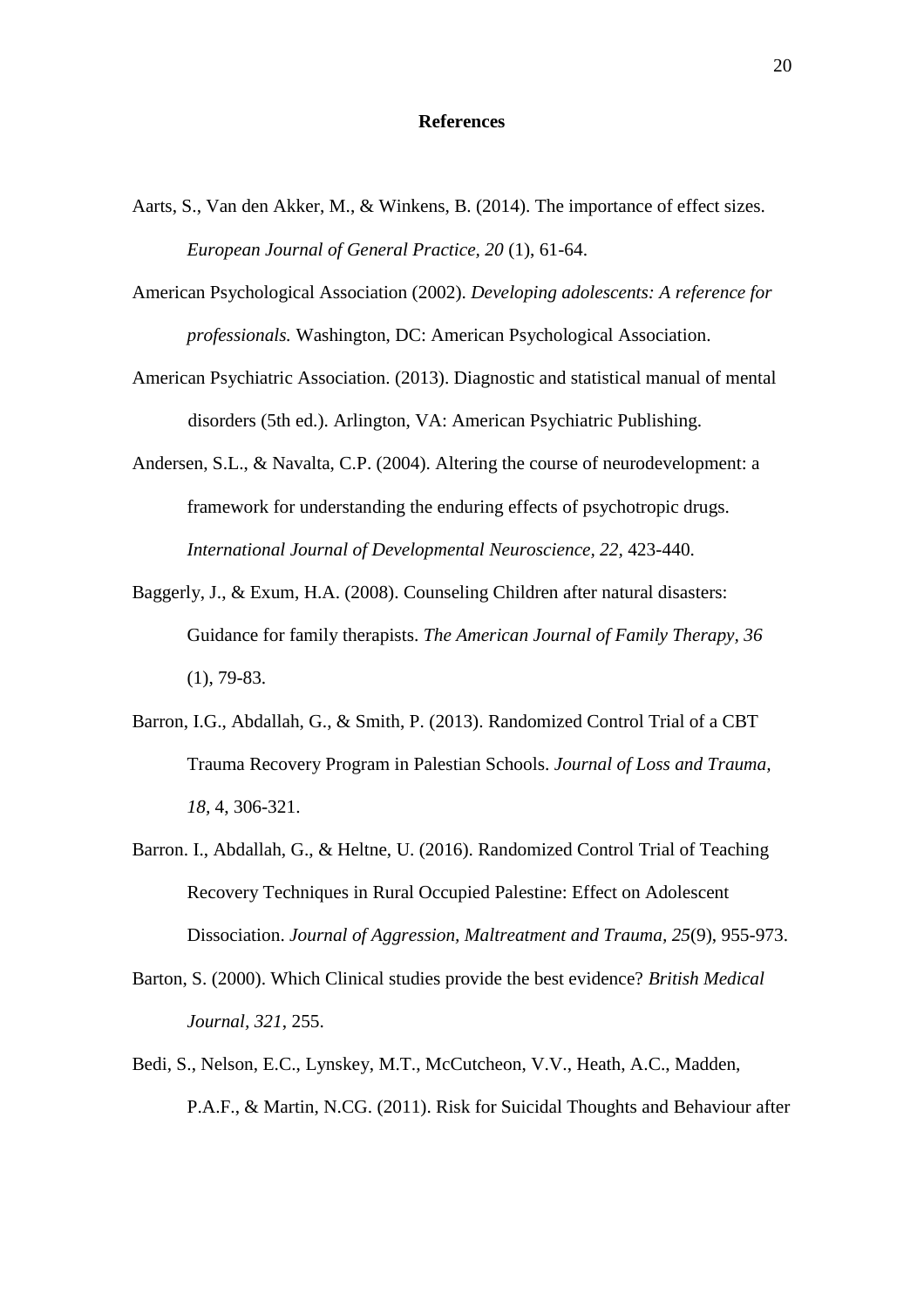Childhood Sexual Abuse in Women and Men. *Suicide and Life Threatening Behaviour, 41* (4), 406-415.

- Benjet, C., Bromet, E., Karam, E.G., Kessler, R.C., McLaughlin, K.A., Ruscio, A.M., … Koenen, K.C. (2016). The epidemiology of traumatic event exposure worldwide: results from the World Mental Health Survey Consortium. *Psychological Medicine, 46* (2), 327-343.
- Blagys, M.D., & Hilsenroth, M.J. (2000). Distinctive features of short-term psychodynamic- interpersonal psychotherapy: A review of the Comparative Psychotherapy process literature. *Journal of Clinical Psychology, 7,* 167-188.
- Boedhoe, P.S.W., Heymans, M.W., Schmaal, L., Abe, Y., Alonso, P., Ameis, S.H…Twisk, J.W.R. (2018). An Empirical Comparison of Meta- and Mega-Analysis with data from the ENIGMA Obsessive-Compulsive Disorder Working Group. *Frontiers in Neuroinformatics, 12,* 102. doi: [10.3389/fninf.2018.00102](https://dx.doi.org/10.3389%2Ffninf.2018.00102)
- Bowlby, J. (1988). *A secure base: Parent-child attachment and healthy human development.* New York, NY, US: Basic Books.
- Bryant, R.A., Sackville, T., Dang, S.T., Moulds, M., & Guthrie, R. (1999). Treating Acute Stress Disorder: An Evaluation of Cognitive Behaviour Therapy and Supportive Counselling Techniques. *American Journal of Psychiatry, 156,* 1780-1786.
- Cary, C.E., & McMillen, J.C. (2012). The data behind the dissemination: A systematic review of trauma-focused behavioural therapy for use with children and youth. *Children and Youth Services Review, 34,* 748-757.
- Chen, Y., Wu Shen, W., Gao, K., Lam, C.S., Chang, W.C., & Deng, H. (2014). Effectiveness RCT of a CBT Intervention for youths who lost parents in the Sichuan, China, Earthquake. *Psychiatric Services, 65* (2), 259- 262.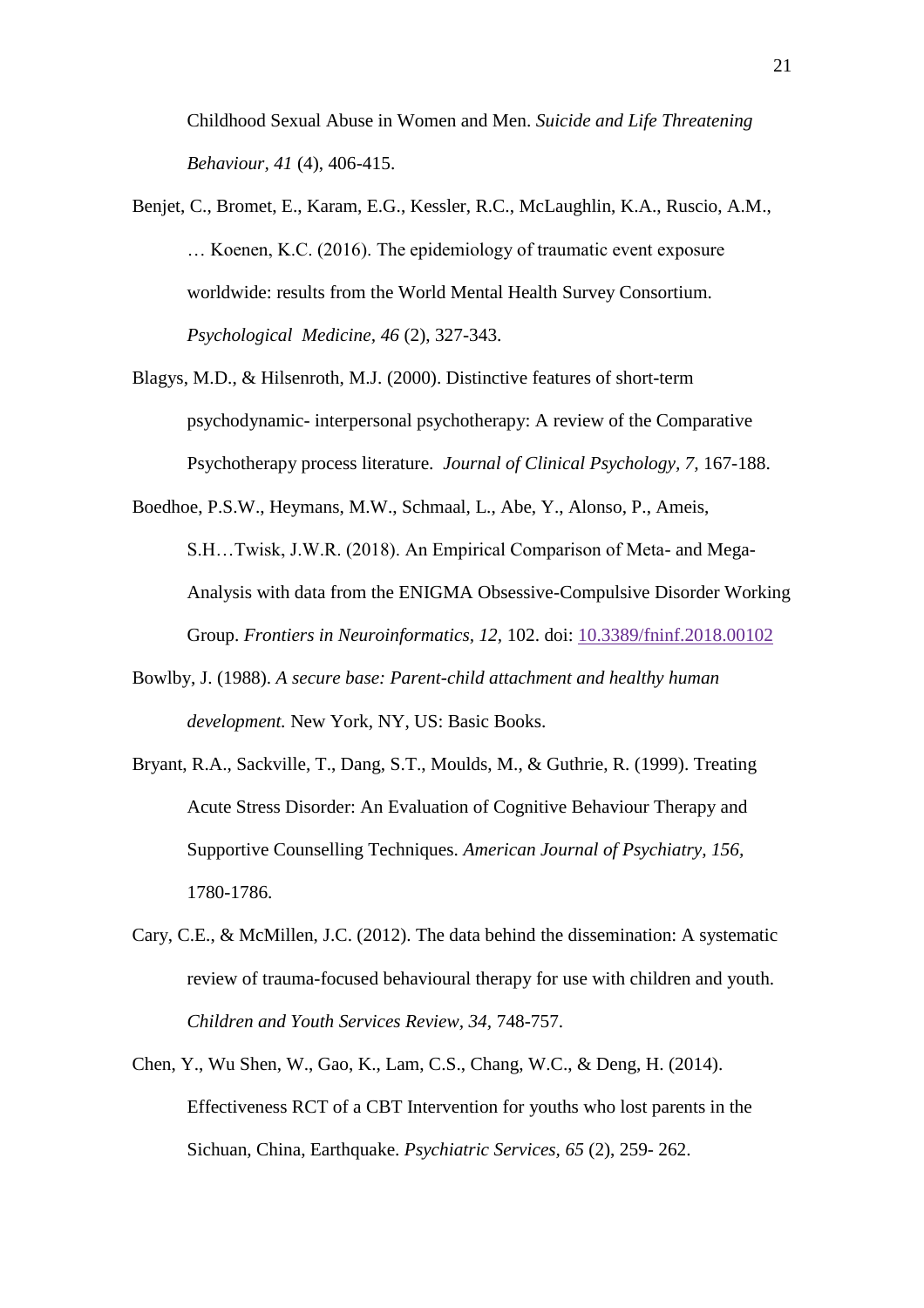- Church, D. (2010). The treatment of combat trauma in veterans using EFT (Emotional Freedom Techniques): A Pilot Protocol. *Traumatology, 16,* 55-65.
- Church, D., Piña, O., Reategui, C., & Brooks, A. (2012). Single-Session Reduction of the Intensity of Traumatic Memories in Abused Adolescents after EET: A Randomized Controlled Pilot Study. *Traumatology, 18* (3), 73-79.
- Cohen, J.A., Mannarino, A.P., & Iyengar, S. (2011). Community Treatment of Posttraumatic Stress Disorder for Children Exposed to Intimate Partner Violence. *Archives of Pediatrics and Adolescent Medicine, 165*(1), 16-21.
- Copeland, W.E., Keeler, G., & Angold, A. (2007). Traumatic Events and Posttraumatic Stress in Childhood. *Archives of General Psychiatry, 64* (5), 577-584.
- Costello, E.J., Erklanli, A., Fairbank, J.A., & Angold, A. (2002). The Prevalence of Potentially Traumatic Events in Childhood and Adolescnce. *Journal of Traumatic Stress, 15* (2), 99-112.
- Cumming, G. (2013). Cohen's d needs to be readily interpretable: Comment on Shieh (2013). *Behaviour Research Methods, 45* (4), 968-971.
- Curtis, A.C. (2015). Defining Adolescence. *Journal of Adolescent and Family Health, 7*(2), Article 2.
- Dawson, K., Joscelyne, A., Meijer, C., Steel, Z., Silove, D., & Bryant, R.A. (2018). A controlled trial of trauma-focused therapy versus problem-solving in Islamic Children affected by civil conflict and disaster in Aceh, Indonesia. *Australian and New Zealand Journal of Psychiatry, 52* (3), 253-261.
- De Roos, C., Greenwald, R, Den Hollander-Gijsman, M., Noorthoorn, E., Van Burren, S., & De Jongh, A. (2011). A randomized comparison of cognitive behavioural therapy (CBT) and eye movement desensitisation and reprocessing (EMDR) in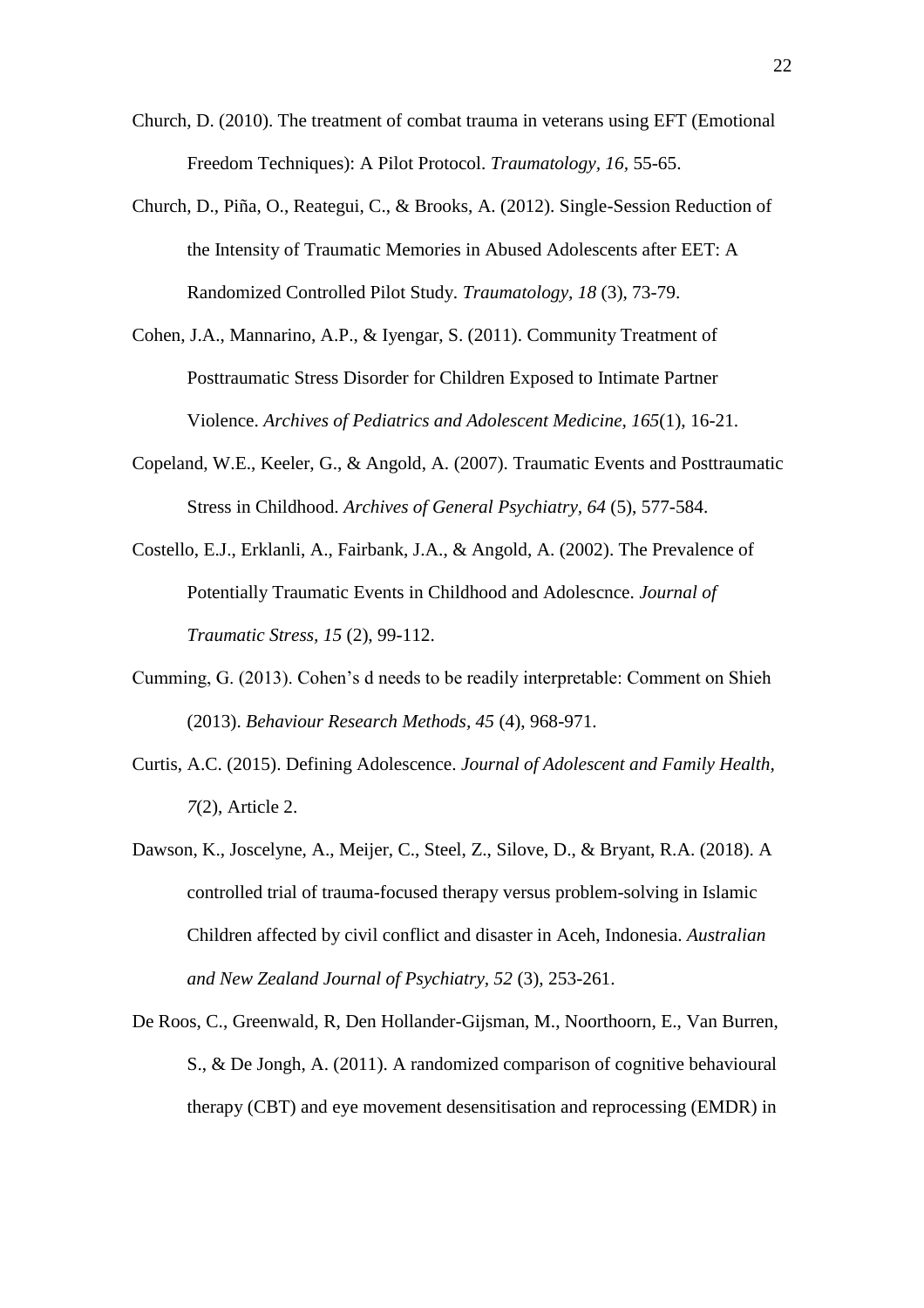disaster-exposed children. *European Journal of Psychotraumatology, 2,* 5694. Doi: 10.3402/ejpt.v2i0.5694

- De Roos, C., Van der Oord, S., Zijlstra, B., Lucassen, S., Perrin, S., Emmelkamp, P., & DE Jongh, A. (2017). Comparison of eye movement desensitization and reprocessing therapy, cognitive behavioral therapy, and wait-list in pediatric posttraumatic disorder following single-incident trauma: a multicenter randomized clinical trial. *The Journal of Child Psychology and Psychiatry, 58*  (11), 1219-1228.
- Deblinger, E., Mannarino, A.P., Cohen, J.A., Runyon, M.K., & Steer, R.A. (2011). Trauma-focused Cognitive Behavioural Therapy for Children: Impact of the Trauma Narrative and Treatment Length. *Depression and Anxiety, 28* (1), 67-75.
- Diehle, J., Opmeer, B.C., Boer, F., Mannarino, A.P., & Lindauer, R.J.L. (2015). Trauma-focused cognitive behavioral therapy or eye movement desensitization and reprocessing: what works in children with posttraumatic stress symptoms? A randomized controlled trial. *European Child and Adolescent Psychiatry, 24,*  227-236.
- Donner, A. (1984). Approaches to sample size estimation in the design of clinical trialsa review. *Statistics in Medicine, 3,* 199-214.
- Dorsey, S., Pullman, M.D., Berliner, L., Koschmann, E., McKay, M., & Deblinger, E. (2014). Engaging Foster Parents in Treatment: A Randomized Trial of Supplementing Trauma-focused Cognitive Behavioral Therapy with Evidencebased Engagement Strategies*. Child Abuse and Neglect, 38* (9), 1508-1230.
- Ehlers, A., & Clark, D.M. (2000). A cognitive model of posttraumatic stress disorder. *Behaviour Research and Therapy, 38,* 319-345.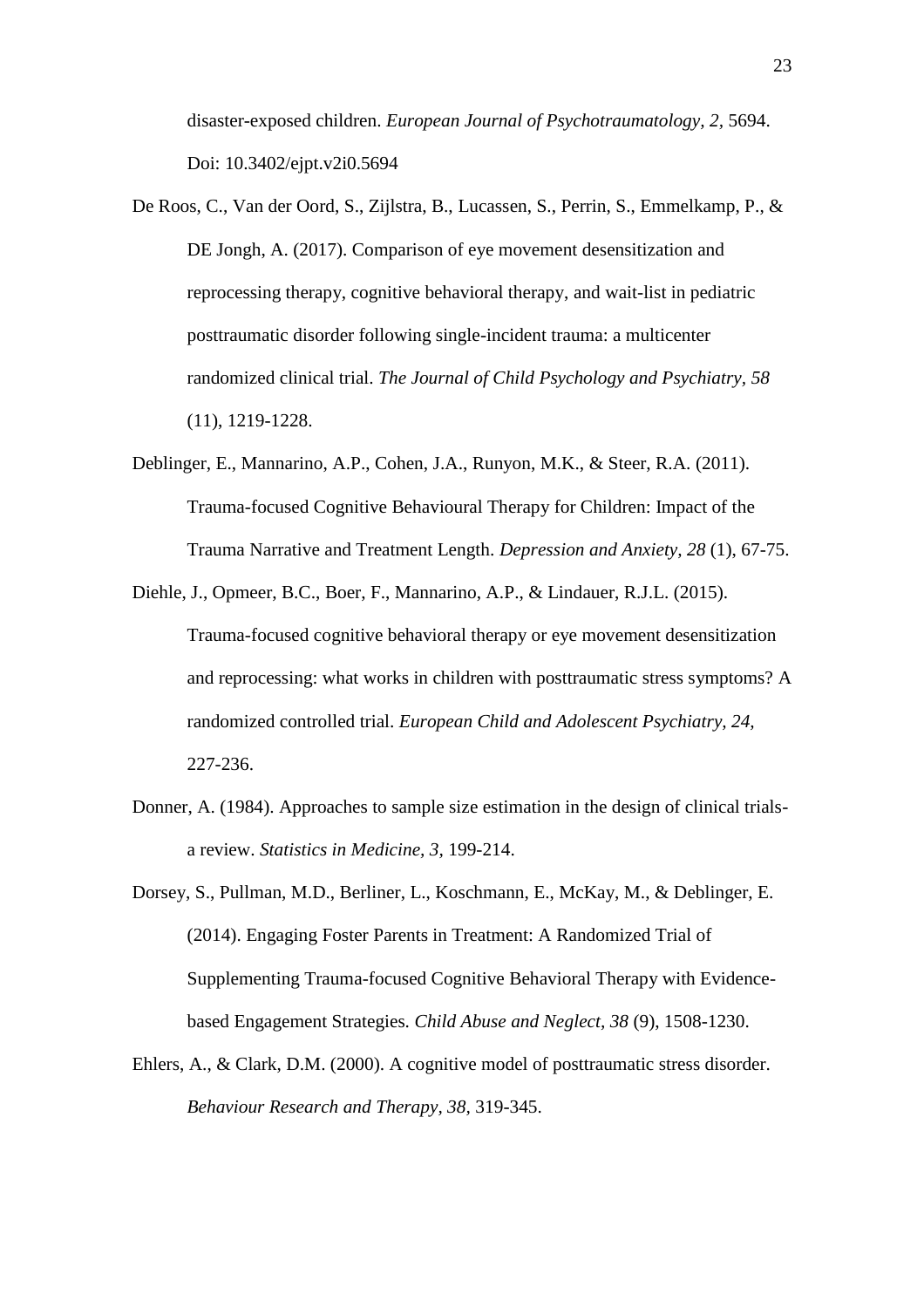- Ehlers, A., Bisson, J., Clark, D.M., Creamer, M., Pilling, S., Richards, D., … & Yule. W. (2010). Do all psychological treatments really work the same in posttraumatic stress disorder? *Clinical Psychology Review, 30* (2), 269-276.
- Ehlers, A., Clark, D.M., Hackmann, A., McManus, F, & Fennell. M. (2005). Cognitive therapy for post-traumatic stress disorder development and evaluation. *Behaviour Research and Therapy, 43,* 413-431.
- Ehlert, U. (2013). Enduring psychobiological effects of childhood adversity. *Psychoneuroendocrinology, 38*(9), 1850-1857.
- Eiland, L., & Romeo. R.D. (2013). Stress and the developing adolescent brain. *Neuroscience, 249,* 162-171.
- Elliott, G.R., & Feldman, S.S. (1900). Capturing the adolescent experience. In S.S. Fedlman and G.R. Elliot (Eds.), *At the threshold: The developing adolescent* (pp 1-13). Cambridge: Harvard University Press.
- Ertl, V., Pfeiffer, A., Elbert, T., Neuner, F. (2011). Community-Implemented Trauma Therapy for Former Child Soldiers in Northern Uganda. *Journal of the American Medical Association, 306,* 5.
- Foa, E.B., Chestman, K., & Gilboa-Schechtman, E. (2008). Prolonged Exposure Manual for Children and Adolescents suffering from PTSD. New York, NY: Oxford University Press.
- Foa, E.B., Johnson, K.M., Feeny, N.C., Treadwell, K.R. (2001). The child PTSD symptom scale: a preliminary examination of its psychometric properties. *Journal of Clinical Child and Adolescent Psychology, 30* (3), 376-384.
- Foa, E.B., McLean, C.P., Capaldi, S., & Rosenfield, D. (2013). Prolonged Exposure vs Supportive Counseling for Sexual Abuse-Related PTSD in Adolescent Girls A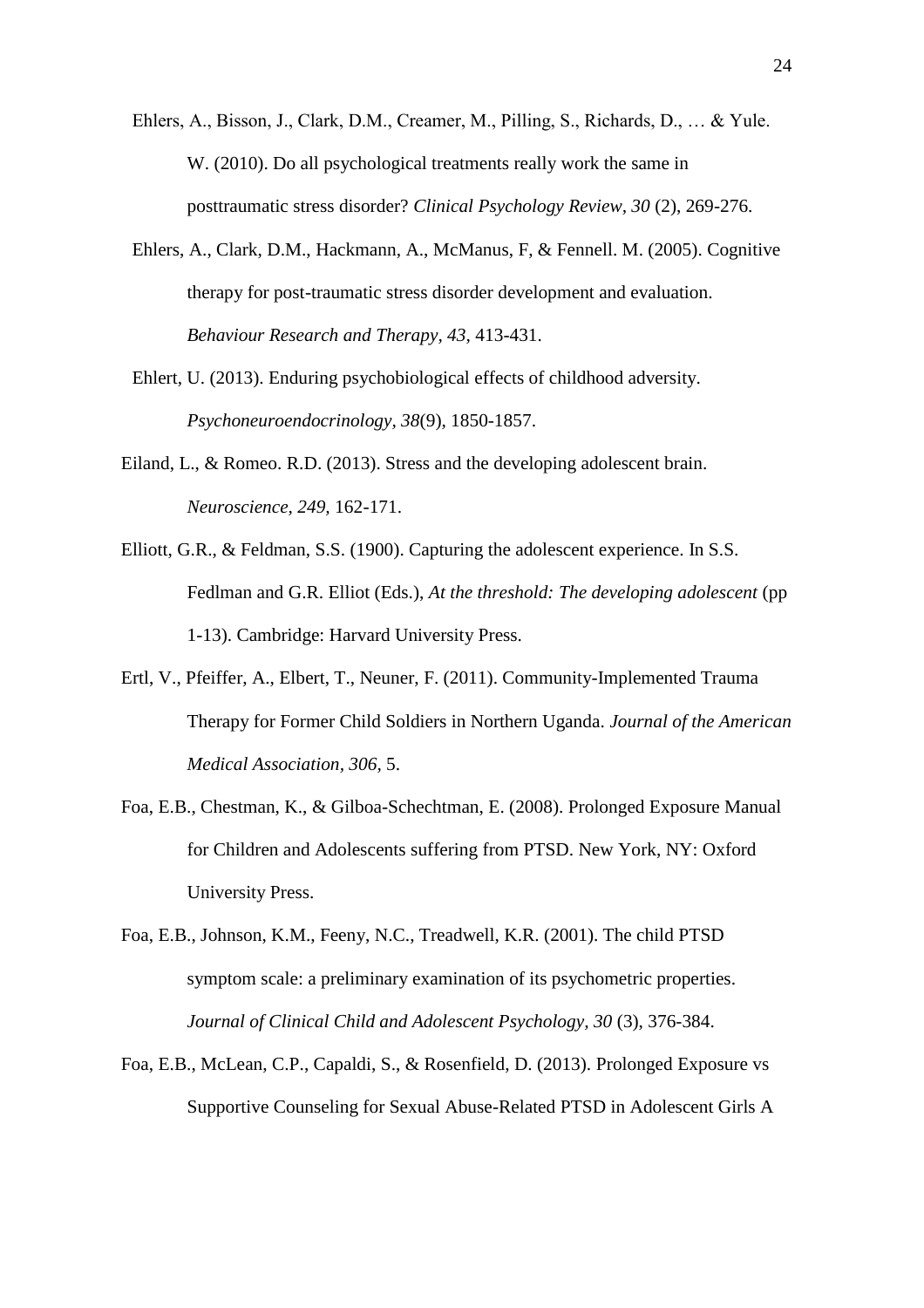Randomized Clinical Trial. *Journal of the American Medical Association, 310* (24), 2650-2657.

- Foa, E.B., Riggs, D.S., Gershuny, B.S. (1995). Arousal, numbing and intrusion. *American Journal of Psychiatry, 152,* 116-210.
- Ford, J.D., Steinberg, K.L., Hawke, J., Levine, J., & Zhang, W. (2012). Randomized Trial Comparison of Emotion Regulation and Relational Psychotherapies for PTSD with Girls Involved in Delinquency. *Journal of Clinical Child and Adolescent Psychology, 41* (1), 27-37.
- Friedman, M.J., Resick, P.A., Bryant, R.A., & Brewin, C.R. (2011). Considering PTSD for DSM-5*. Depression and Anxiety, 28,* 750-769.
- Gauthier, L., Dalziel, S., & Gauthier, S. (1987). The Benefits of Group Occupational Therapy for Patients with Parkinson's Disease. *The American Journal of Occupational Therapy, 41,*6, 360-365.
- Gillies, D., Taylor, F., Gray, C., O'Brien, L., & D'Abrew, N.(2012). Psychological therapies for the treatment of post-traumatic stress disorder in children and adolescents. *Cochrane Database of Systematic Reviews, 12,*  DOI:10.1002/14651858.CD006726.pub2
- Goldbeck. L., Muche, R., Sachser, C., Tutus, D., & Rosner, R. (2016). Effectiveness of Trauma-Focused Cognitive Behavioural Therapy for Children and Adolescents: A Randomized Controlled Trial in Eight German Mental Health Clinics. *Psychotherapy and Psychosomatics, 85,* 159-170.
- Gutermann, J., Schreiber, F., Matulis, S., Schwartzkopff, L., Deppe, J., & Steil, R. (2016). Psychological Treatments for Symptoms of Posttraumatic Stress Disorder in Children, Adolescents, and Young Adults: AMeta-Analysis. *Clinical Child and Family Psychology Review, 19,* 77-93.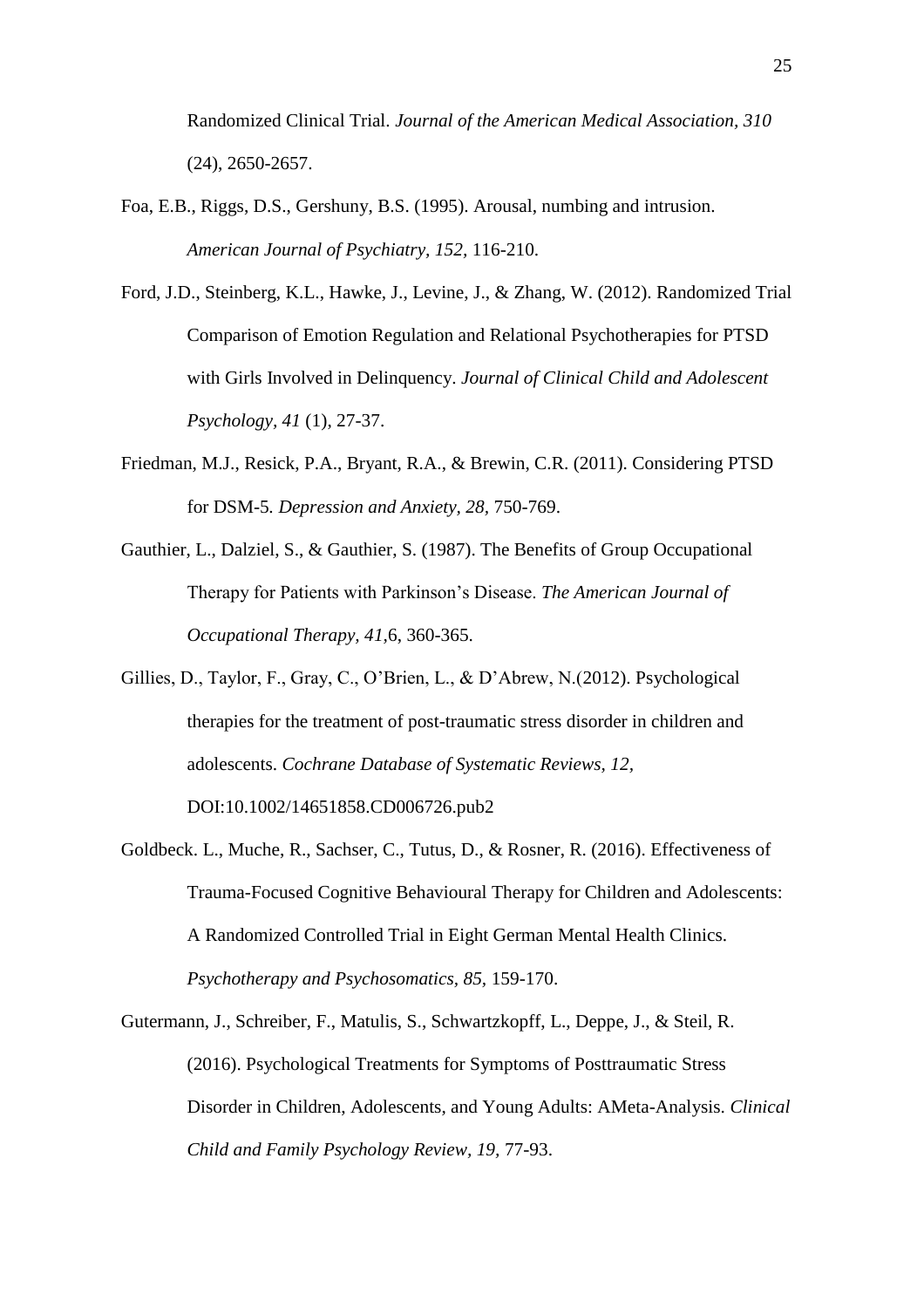Grégoire, G., Derderian, F. & Le Lorier, J. (1995). Selecting the language of the publications included in a meta-analysis: Is there a Tower of Babel bias? *Journal of Clinical Epidemiology, 48,* 159-163.

- Harbord, R., Harris, R., & Sterne, J. (2009). Updated tests for small-study effects in meta-analyses. In J. A. Sterne (Ed.), *Meta-Analysis in Stata: An Updated Collection from the Stata Journal.* (pp. 138–150). College Station, TX: Stata Press.
- Heim, C., & Nemeroff, C.B (2001). The role of childhood trauma in the neurobiology of mood and anxiety disorders: preclinical and clinical studies. *Biological Psychiatry, 49,* 1023-1039.
- Higgins, J.P.T., & Green, S. (2011). Cochrane Handbook for Systematic Reviews of Interventions Version 5.1.0. The Cochrane Collection.
- Higgins, J.P.T., Sterne, J.A.C., Savovic, J., Page, M.J., Hrobjartsson A., Boutron, I., Reeves, B., Eldrige, S. (2016). A revised tool for assessing risk of bias in randomised trials In: Chandler J, McKensize J, Boutron, I., Welcvh V. Cochrane Methods. *Cochrane Database of Systematic Reviews, 11,* Dx.doi.org/10.1002/14651858.CD201601
- Higgins, J.P., Thompson, S.G., Deeks, J.J., Altman, D.G. (2003). Measuring inconsistency in meta-analyses. *British Medical Journal, 327,* 557-560.
- Jackson, D., & White, I.R. (2018). When should meta-analysis avoid making hidden normality assumptions? *Biometrical Journal, 60* (6), 1040-1058.

Jawroska, N., & MacQueen, G. (2015). Adolescence as a unique developmental period. *Journal of Psychiatry Neuroscience, 40* (5), 291-293.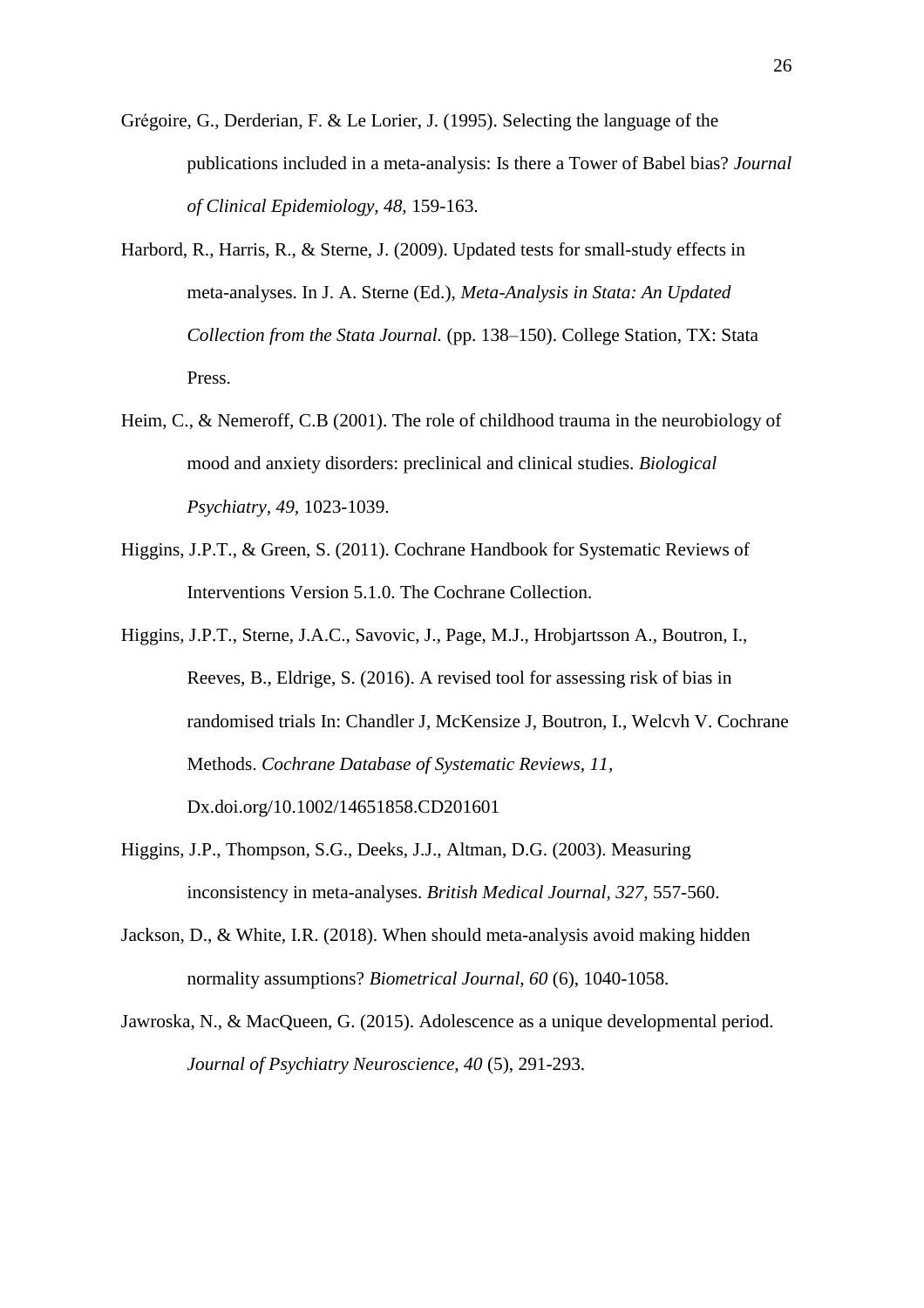Jeffries, F.W., & Davis, P. (2013). What is the role of Eye movements in Eye Movement Desensitisation and Reprocessing (EMDR) for post-traumatic stress disorder (PTSD)? A Review. *Behavioural and Cognitive Psychotherapy, 41*(3), 290-300.

- Jensen, T.K., Holt, T., Ormhaug, S.M., Egeland, K., Granly, L., Hoaas, L.C., … Wentzel-Larsen, T. (2014). A Randomized Effectiveness Study Comparing Trauma-Focused Cognitive Behavioral Therapy with Therapy as Usual for Youth. *Journal of Clinical Child and Adolescent Psychology, 43* (3), 356-369.
- Liberati, A., Altman, D.G., Tetzlaff, J., Mulrow, C., Gøtzsche, P.C., Ioannidis, J.P.A., Clarke, M., Devereaux, P.J., Kleijnen, J., & Moher, D. (2009). The PRISMA Statement for Reporting Systematic Reviews and Meta-Analyses of Studies That Evaluate Health Care Interventions: Explanation and Elaboration. *PLoS Medicine, 6* (7), [e1000100.doi:10.1371/journal.pmed.1000100](http://www.plosmedicine.org/article/info:doi/10.1371/journal.pmed.1000100)
- Macdonald, G., Higgins, J.P.T., Ramchandani, P., Valentine, J.C., Bronger, L.P., Klein, P., …Taylor,M. (2012). Cognitive-behavioural interventions for children who have been sexually abused (Review). *Cochrane Database of Systematic Reviews, 5,* DOI: 10.1002/14651858.CD001930.pub3.
- Mannarino, A.P., Cohen. J.A., Deblinger, E., Runyon, M.K., & Steer, R.A. (2012). Trauma-Focused Cognitive Behavioral Therapy for Children Sustained Impact of Treatment 6 and 12 Months Later. *Child Maltreatment, 17* (3), 231-241.
- Mavranezouli, I., Megnin- Viggars, O., Daly, C., Dias, S., Stockton, S., Meiser-Stedman, R.,…Pilling, S. (2020). Research Review: Psychological and psychosocial treatments for children and young people with post-traumatic stress disorder: a network meta-analysis. *The Journal of Child Psychology and Psychiatry, 61*(1), 18-29.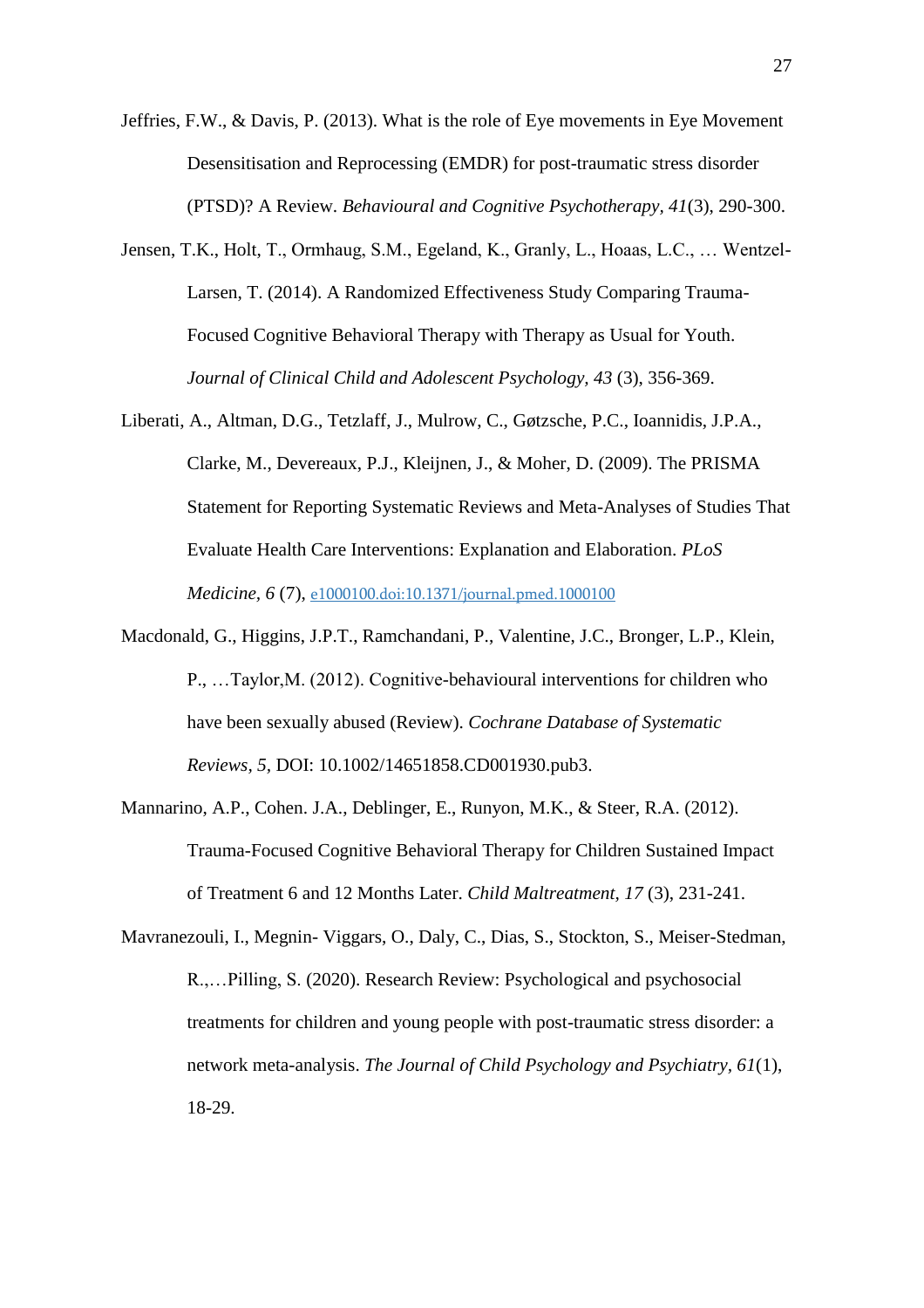McHugh, M.L. (2012). Interrater reliability: the kappa statistic. *Biochem Medica (Zagreb),* 22 (3), 276-282.

- McLaughlin, K.A., Koenen, K.C., Friedman, M.J., Ruscio, A.M., Karam, E.G., Shahly, V., … Kessler, R.C. (2015). Sub-threshold Post traumatic stress disorder in the WHO World Mental Health Surveys. *Biological Psychiatry, 77* (4), 375-384.
- Mendes, D.D., Mello, M.F., Ventura, P., Passarela, C.M., Mari, J.J. (2008). A systematic review on the effectiveness of cognitive behavioural therapy for posttraumatic stress disorder. *International Journal of Psychiatry in Medicine, 38* (3), 241-259.
- Moher, D., Liberati, A., Tetzlaff, J., Altman, D.G. The Prisma Group. (2009). Preferred Reporting Items for Systematic Reviews and Meta-Analyses. *British Medical Journal, 339,* b2535.
- Mørkved, N., Hartmann, K., Aarsheim L.M., Holen, D., Milde, A.M., Bomyea, J., & Thorp. S.R. (2014). A comparison of Narrative Exposure Therapy and Prolonged Exposure therapy for PTSD. *Clinical Psychology Review, 34* (6), 453-467.
- Murray, L.K., Skavenski, S., Kane, J.C., Mayeya, J., Dorsey, S., Cohen, J.A., …Bolton, P.A. (2015). Effectiveness of Trauma-Focused Cognitive Behavioural Therapy Among Trauma-Affected Children in Lusaka, Zambia: A Randomized Clinical Trial*. Journal of American Medical Asssociation Pediatrics, 169* (8), 761-769.
- National Institute of Mental Health, (2001). *Helping children and adolescents cope with violence and disasters, Bethesda,* MD: National Institute of Mental Health. <http://www.nimh.nih.gov/publicat/violence.cfm>
- National Institute for Care and Excellence. (2018). *Psychological interventions for prevention and treatment of children and young people.* Retrieved from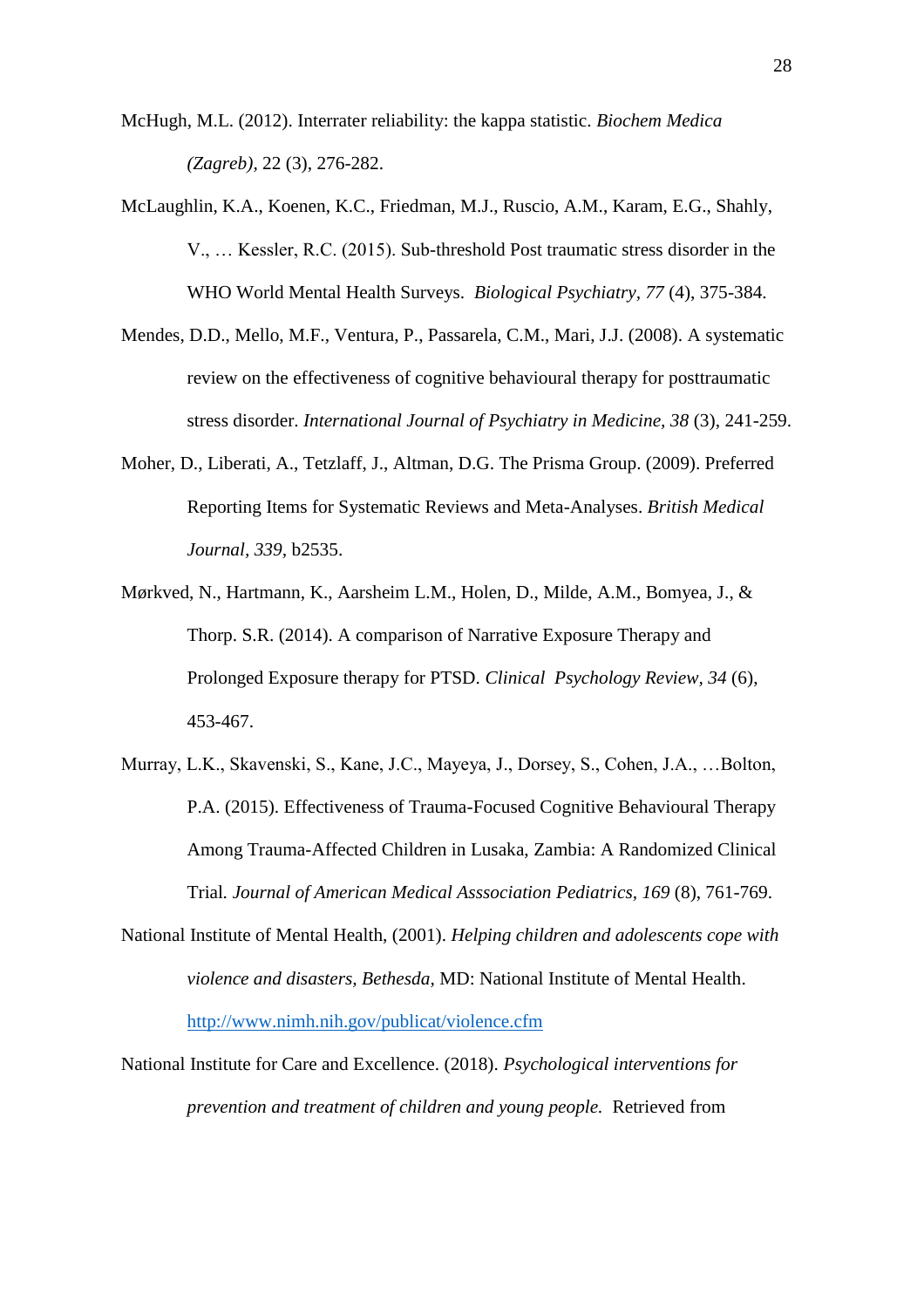[https://www.nice.org.uk/guidance/ng116/chapter/Recommendations#manageme](https://www.nice.org.uk/guidance/ng116/chapter/Recommendations#management-of-ptsd-in-children-young-people-and-adults) [nt-of-ptsd-in-children-young-people-and-adults](https://www.nice.org.uk/guidance/ng116/chapter/Recommendations#management-of-ptsd-in-children-young-people-and-adults)

- Neuner, F., Schauer, M., Klaschik, C., Karunakara, U. (2004). A Comparison of Narrative Exposure Therapy, Supportive Therapy and Psychoeducation for treating Posttraumatic Stress in an African Refugee Settlement. *Journal of Consulting and Clinical Psychology, 72*(4), 579-587.
- Nevo, G.A., & Manassis, K. (2011). An Adaptation of Prolonged Exposure Therapy for Pediatric Single Incident Trauma: A Case Series. *Journal of the Canadian Academy of Child and Adolescent Psychiatry, 20* (2), 127-133.
- Nixon, R.D.V., Sterk, J., & Pearce, A. (2012). A Randomized Trial of Cognitive Behavioural Therapy and Cognitive Therapy for Children with Posttraumatic Stress Disorder Following Single-Incident Trauma. *Journal of Abnormal Child Psychology, 40*, 327-337.
- Nixon, R.D.V., Sterk, J., Pearce, A., & Weber, N. (2017). A Randomized Trial of Cognitive Behavior Therapy for Children with Posttraumatic Stress Following Single-Incident Trauma: Predictors and Outcome at 1-Year Follow-Up. *Psychological Trauma: Theory, Research, Practice and Policy, 9* (4), 471-478.
- O'Dougherty Wright, M., Crawford, E., Del Castillo, D. (2009).Childhood emotional maltreatment and later psychological distress among college students: The mediating role of maladaptive schemas. *Child Abuse and Neglect, 33* (1), 59-68.
- Oflaz, F., Hatipoglu, S., & Aydin, H. (2008). Effectiveness of psychoeducation intervention on post-traumatic stress disorder and coping styles of earthquake survivors. *Journal Clinical Nursing, 17* (5), 677-687.

Payne, M. (2006). *Narrative therapy* (2<sup>nd</sup> Ed.). London, England: Sage.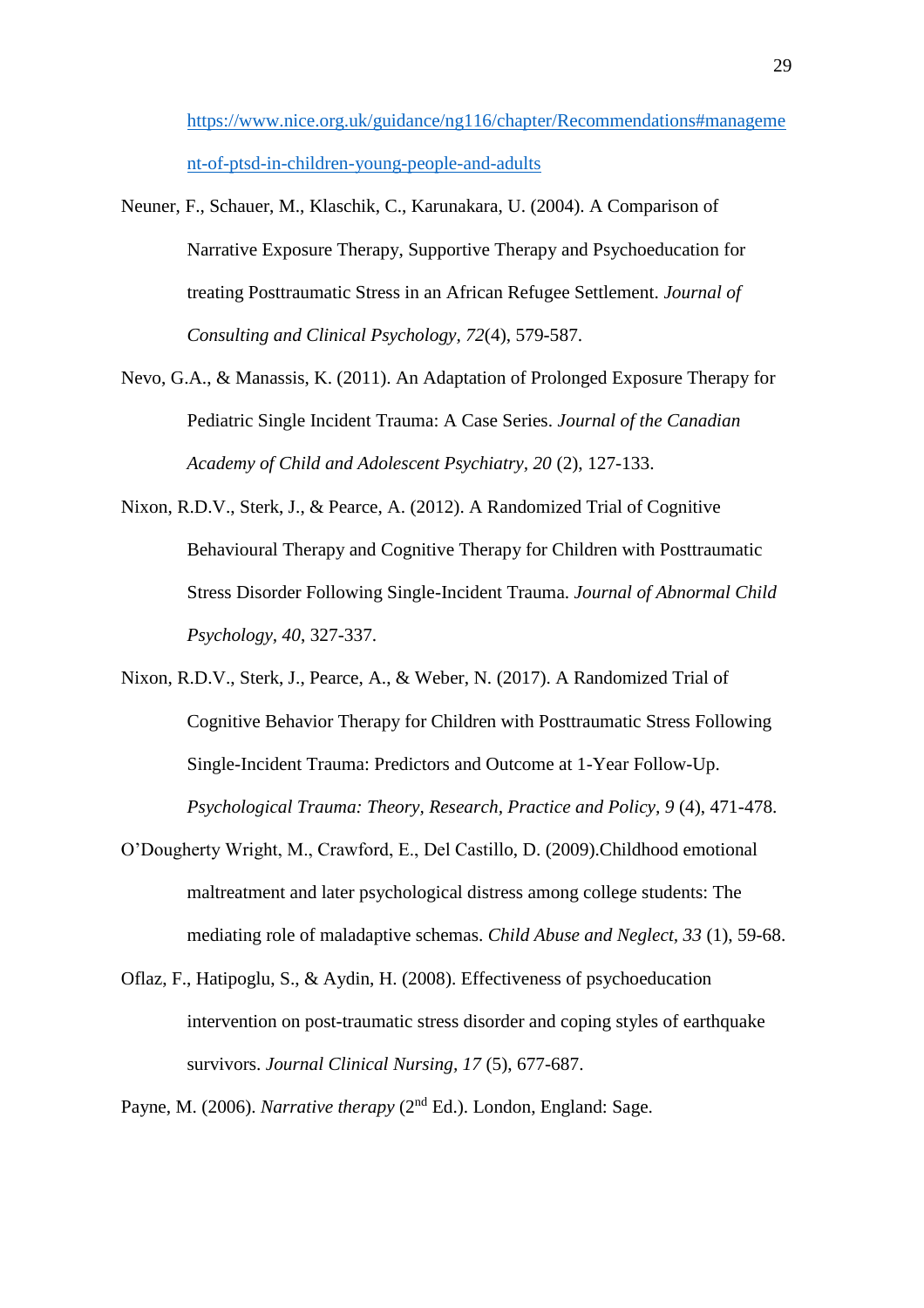- Paunovic, N., & Ost, L. (2001). Cognitive-behaviour therapy vs exposure therapy in the treatment of PTSD in refugees. *Behaviour Research and Therapy, 39,* 1183- 1197.
- Perrin, S., Meiser-Stedman, R., & Smith, P. (2005). The Children's Revised Impact of Event Scale (CRIES): validity as a screening instrument for PTSD*. Behavioural and Cognitive Psychotherapy, 33* (4), 487-498.
- Pfefferbaum, A., Mathalon, D.H., Sullivan, E.V., Rawles, J.M., Zipursky, R.B., & Lim, K.O. (1994). A quantitative magnetic resonance imaging study of changes in brain morphology from infancy to late adulthood. *Journal of the American Medical Association Neurology, 51*(9), 874-887.
- Pfeiffer, E., Sachser, C., Rohlmann, F., & Goldbeck, L. (2018). Effectiveness of a trauma-focused group intervention for young refugees: a randomized controlled trial. The *Journal of Child Psychology and Psychiatry, 59* (11), 1171-1179.
- Pityaratstian, N., Piyasil, V., Ketumarn, P., Sitdhiraksa, N., Ularntinon, S., & Pariwatcharakul, P. (2015). Randomized Controlled Trial of Group Cognitive Behavioural Therapy for Post-Traumatic Stress Disorder in Children and Adolescents Exposed to Tsunami in Thailand. *Behavioural and Cognitive Psychotherapy, 43*, 549-561.
- Ricks, L., Kitchens, S., Goodrich, T., & Hancock, E. (2014). My story: The Use of Narrative Therapy in Individual and Group Counseling. *Journal of Creativity in Mental Health, 9,* 99-110.
- Rodenburg, R., Benjamin, A., De Roos, C., Meijer, A.M., & Stams, G.J. (2009). Efficacy of EMDR in children: A meta-analysis. *Clinical Psychology Review, 29*, 599- 606.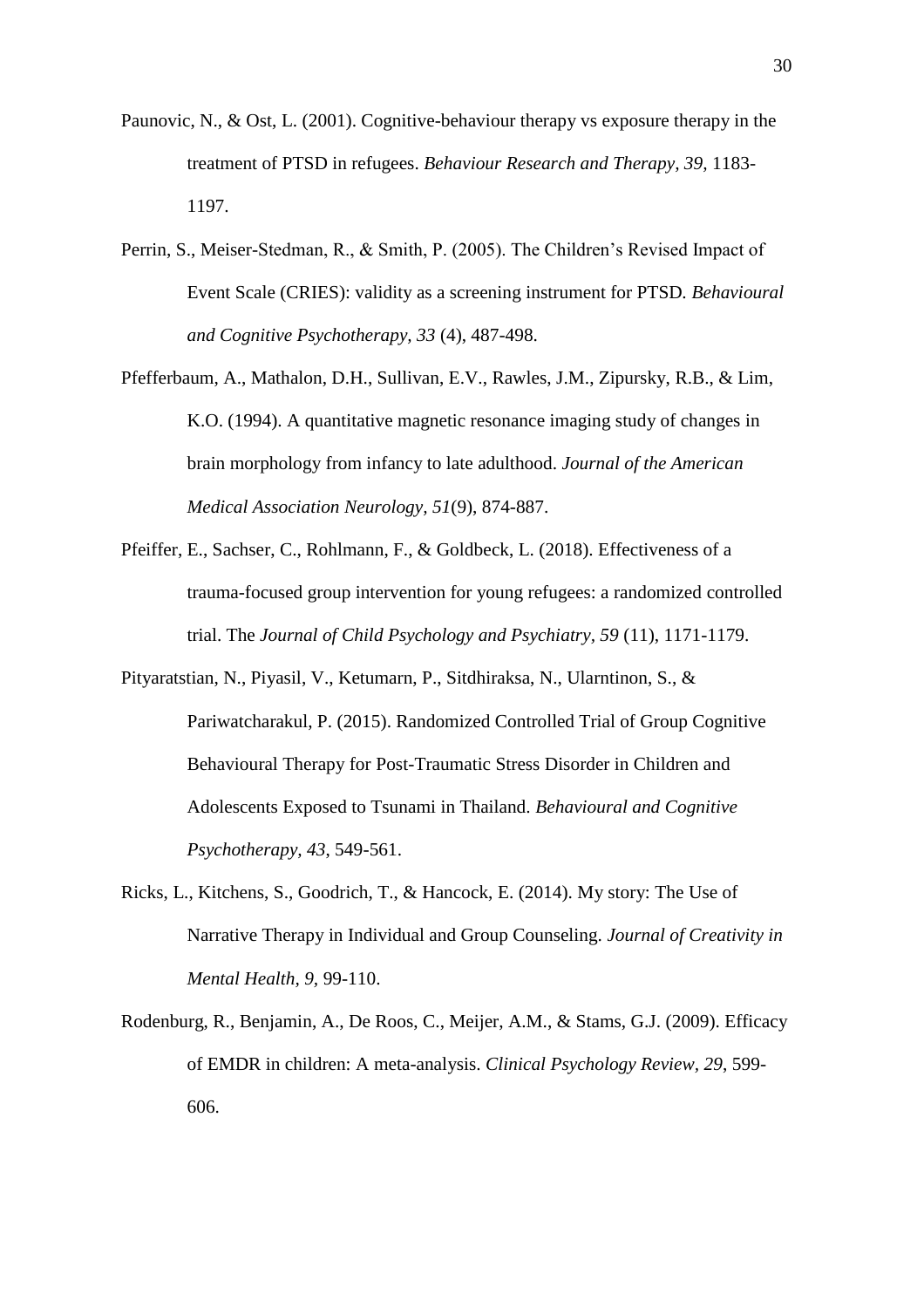- Rosner, R., Rimane, E., Frick, U., Gutermann, J., Hagl, M., Renneberg, B., … Steil, R. (2019). Effect of Developmentally Adapted Cognitive Processing Therapy for Youth with Symptoms of Posttraumatic Stress Disorder after Childhood Sexual and Physical Abuse: A Randomized Clinical Trial. *Journal of the American Medical Association Psychiatry, 76* (5), 484-491.
- Rossouw, J., Yadin, E., Alexander, D., Mbanga, I., Jacobs, T., & Seedat, S. (2016). A pilot and feasibility randomized controlled study of Prolonged Exposure Treatment and Supportive counselling for post-traumatic stress disorder in adolescents: a third world, task-shifting, community-based sample. *Trials, 17,*  548. Doi 10.1186/s13063-016-1677-6.
- Rossouw, J., Yadin, E., Alexander, D., & Seedat, S. (2018). Prolonged exposure therapy and supportive counselling for post-traumatic stress disorder in adolescents: task-shifting randomized controlled trial. *BMC Psychiatry, 213*, 587- 594.
- Sarkadi, A., Adahl, K., Stenvall, E., Ssegonja, R., Batti, H., Gavra, P., Fängström, K., & Salari, R. (2018). Teaching Recovery Techniques: evaluation of a group intervention for unaccompanied refugee minors with symptoms of PTSD in Sweden. *European Child and Adolescent Psychiatry, 27* (4), 467- 479.
- Scheeringa, M.S., Weems, C.F., Cohen, J.A., Amaya-Jackson, L., & Guthrie, D. (2011). Trauma-focused cognitive-behavioral therapy for posttraumatic stress disorder in three through six year-old children: A randomized clinical trial. *Journal of Child Psychology and Psychiatry, 52* (8), 853-860.
- Schottelkorb, A.A., Doumas, D.M., Garcia, R. (2012). Treatment for Childhood Refugee Trauma: A Randomized, Controlled Trial. *International Journal of Play Therapy, 21* (2), 57-73.